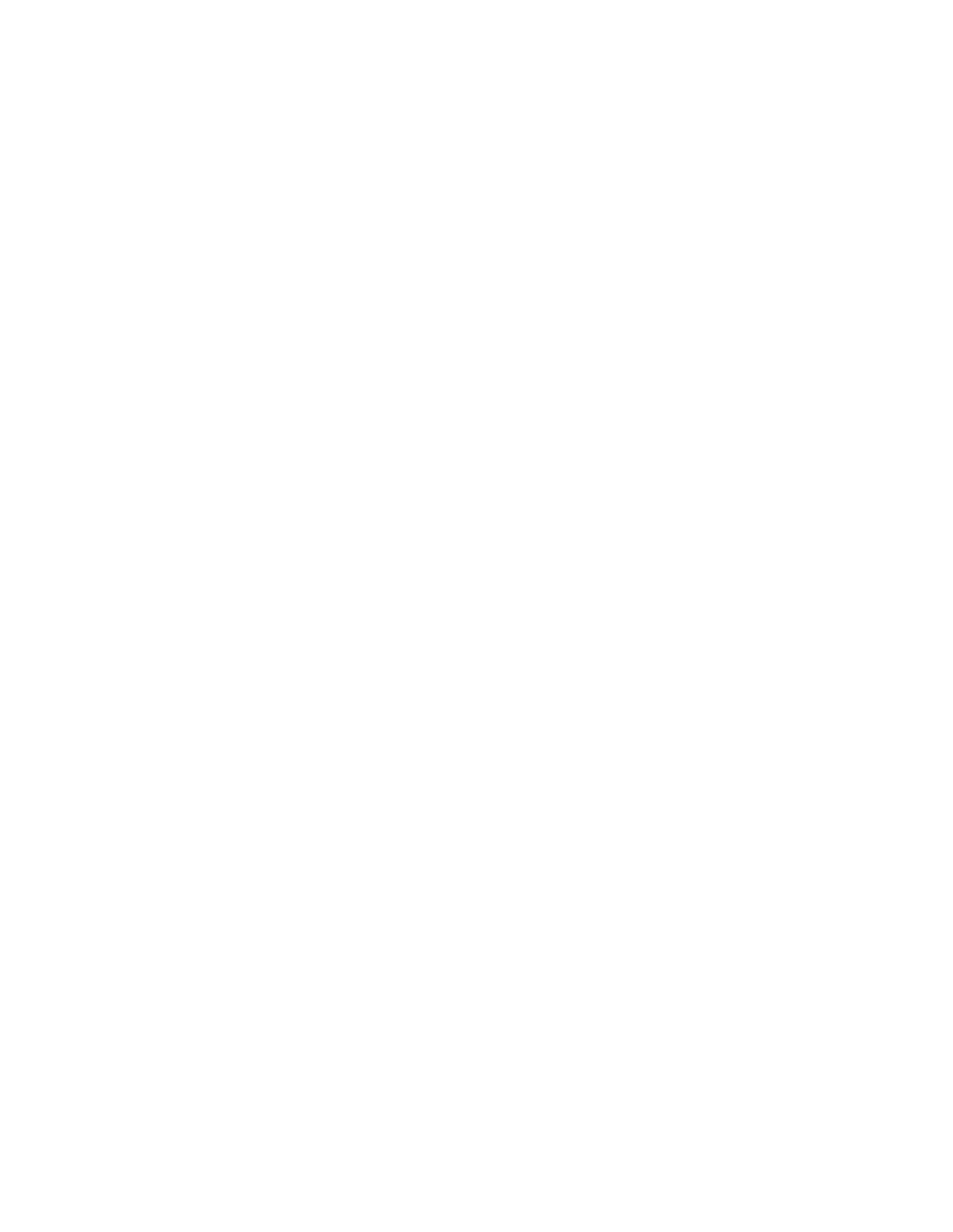# Contents

|                |                                                                      | 1                                     |  |  |
|----------------|----------------------------------------------------------------------|---------------------------------------|--|--|
| $\mathbf{1}$   |                                                                      |                                       |  |  |
|                |                                                                      | $\overline{2}$                        |  |  |
|                | 2. References                                                        | $\overline{2}$<br>$\overline{2}$<br>3 |  |  |
| 3              |                                                                      |                                       |  |  |
| $\overline{4}$ |                                                                      |                                       |  |  |
|                |                                                                      | 5                                     |  |  |
|                |                                                                      | 5<br>6                                |  |  |
|                |                                                                      | 7                                     |  |  |
|                |                                                                      | $\overline{7}$<br>$\overline{7}$      |  |  |
|                |                                                                      | 12<br>14                              |  |  |
|                |                                                                      | 16<br>16                              |  |  |
| 5.4            | Extended multibyte and wide character utilities <wchar.h> </wchar.h> | 18<br>18                              |  |  |
|                | 5.4.2 Formatted wide character input/output functions                | 19<br>20                              |  |  |
|                | A.5 Introduction                                                     | 22<br>22                              |  |  |
| Index          |                                                                      | 27                                    |  |  |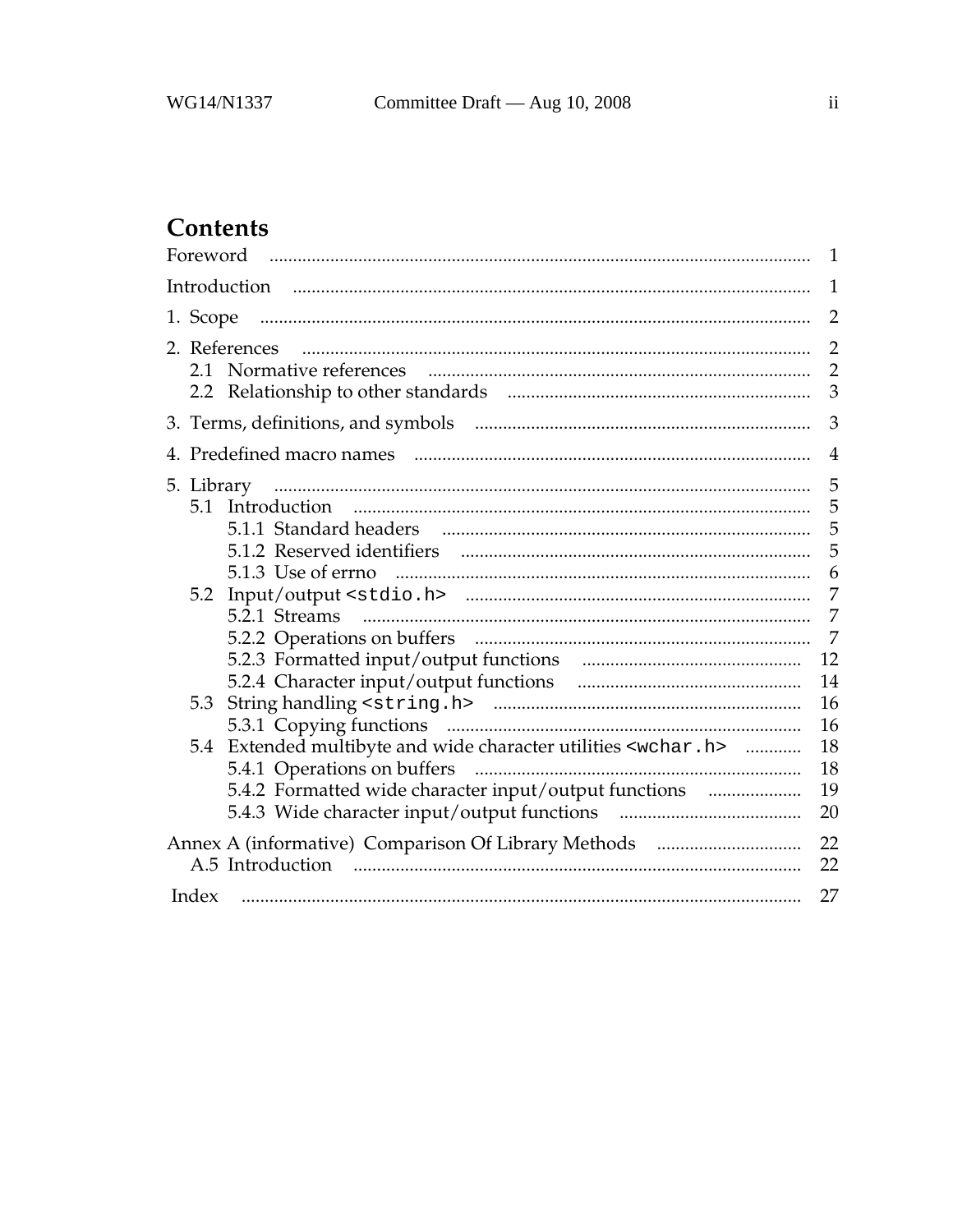## **Foreword**

- 1 ISO (the International Organization for Standardization) and IEC (the International Electrotechnical Commission) form the specialized system for worldwide standardization. National bodies that are member of ISO or IEC participate in the development of International Standards through technical committees established by the respective organization to deal with particular fields of technical activity. ISO and IEC technical committees collaborate in fields of mutual interest. Other international organizations, governmental and nongovernmental, in liaison with ISO and IEC, also take part in the work.
- 2 Technical Reports are drafted in accordance with the rules given in the ISO/IEC Directives, Part 3. In the field of information technology, ISO and IEC have established a joint technical committee, ISO/IEC JTC 1. Draft Technical Reports adopted by the joint technical committee are circulated to national bodies for voting. Publication as a Technical Report requires approval by at least 75% of the member bodies casting a vote.
- 3 The main task of technical committees is to prepare International Standards, but in exceptional circumstances a technical committee may propose the publication of a Technical Report of one of the following types:
	- type 1, when the required support cannot be obtained for the publication of an International Standard, despite repeated efforts;
	- type 2, when the subject is still under technical development or where for any other reason there is the future but not immediate possibility of an agreement on an International Standard;
	- type 3, when a technical committee has collected data of a different kind from that which is normally published as an International Standard ("state of the art", for example).
- 4 Technical Reports of types 1 and 2 are subject to review within three years of publication, to decide whether they can be transformed into International Standards. Technical Reports of type 3 do not necessarily have to be reviewed until the data they provide are considered to be no longer valid or useful.
- 5 ISO/IEC TR 24731, which is a Technical Report of type 2, was prepared by Joint Technical Committee ISO/IEC JTC 1, *Information technology*, Subcommittee SC 22, *Programming languages, their environments and system software interfaces*.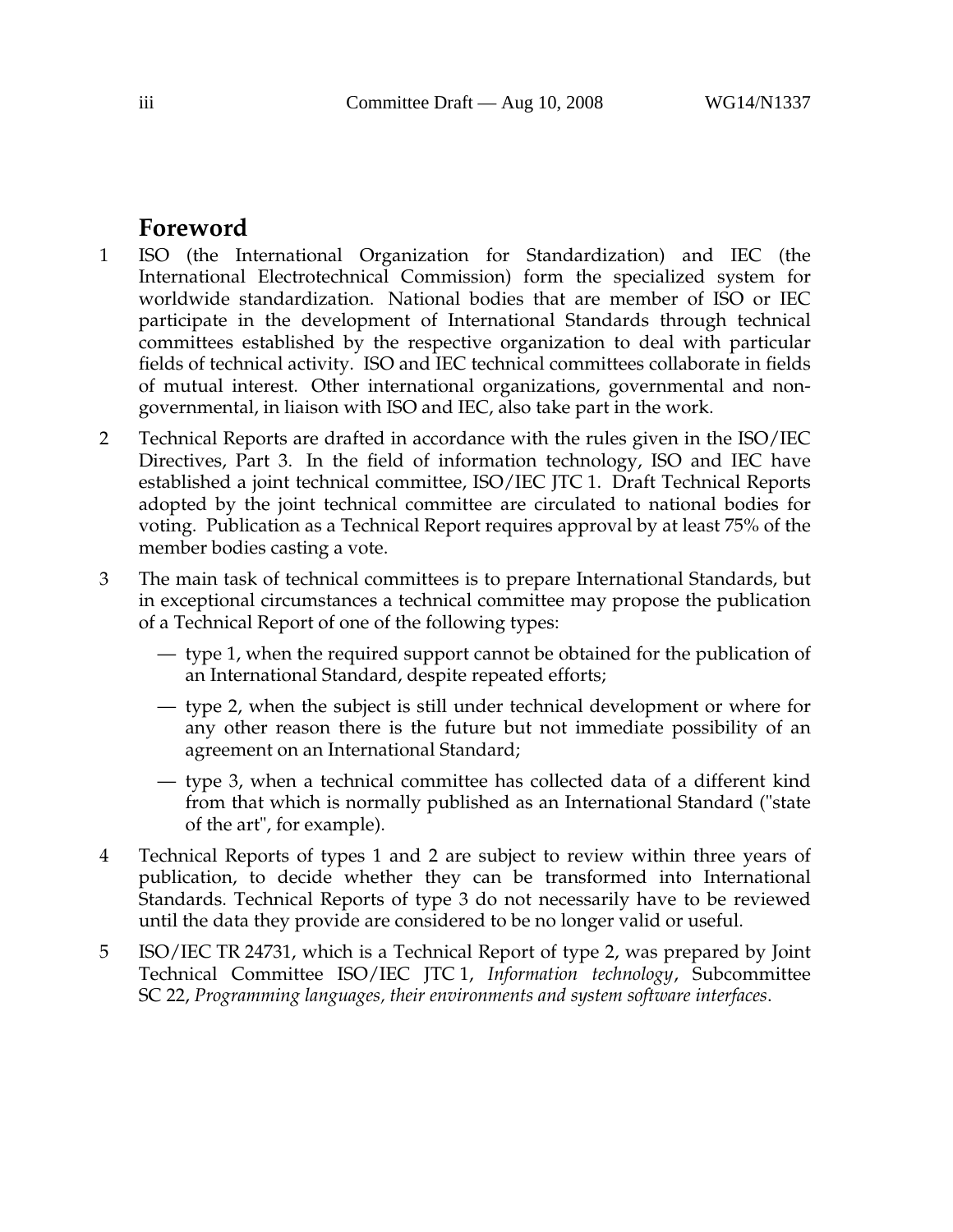## **1. Scope [scope]**

- 1 This Technical Report specifies a series of extensions of the programming language C, specified by International Standard ISO/IEC 9899:1999.
- 2 International Standard ISO/IEC 9899:1999 provides important context and specification for this Technical Report. Clause 4 of this Technical Report should be read as if it were merged into Subclause 6.10.8 of ISO/IEC 9899:1999. Clause 5 of this Technical Report should be read as if it were merged into the parallel structure of named Subclauses of Clause 7 of ISO/IEC 9899:1999.

## **2. References [refs]**

## **2.1 Normative references** [refs.norm]

- 1 The following normative documents contain provisions which, through reference in this text, constitute provisions of this Technical Report. For dated references, subsequent amendments to, or revisions of, any of these publications do not apply. However, parties to agreements based on this Technical Report are encouraged to investigate the possibility of applying the most recent editions of the normative documents indicated below. For undated references, the latest edition of the normative document referred to applies. Members of ISO and IEC maintain registers of currently valid International Standards.
- 2 ISO/IEC 9899:1999, *Information technology Programming languages, their environments and system software interfaces — Programming Language C*.
- 3 ISO/IEC 9899:1999/Cor 1:2001, *Information technology Programming languages, their environments and system software interfaces — Programming Language C — Technical Corrigendum 1* .
- 4 ISO/IEC 9899:1999/Cor 2:2004, *Information technology Programming languages, their environments and system software interfaces — Programming Language C — Technical Corrigendum 2* .
- 5 ISO/IEC 9945:2003 (including Technical Corrigendum 1), *Information technology — Programming languages, their environments and system software interfaces — Portable Operating System Interface (POSIX®)*.
- 6 ISO/IEC 23360:2006, *Information technology Programming languages, their environments and system software interfaces — Linux Standard Base*.
- 7 ISO/IEC 646, *Information technology — ISO 7-bit coded character set for information interchange*.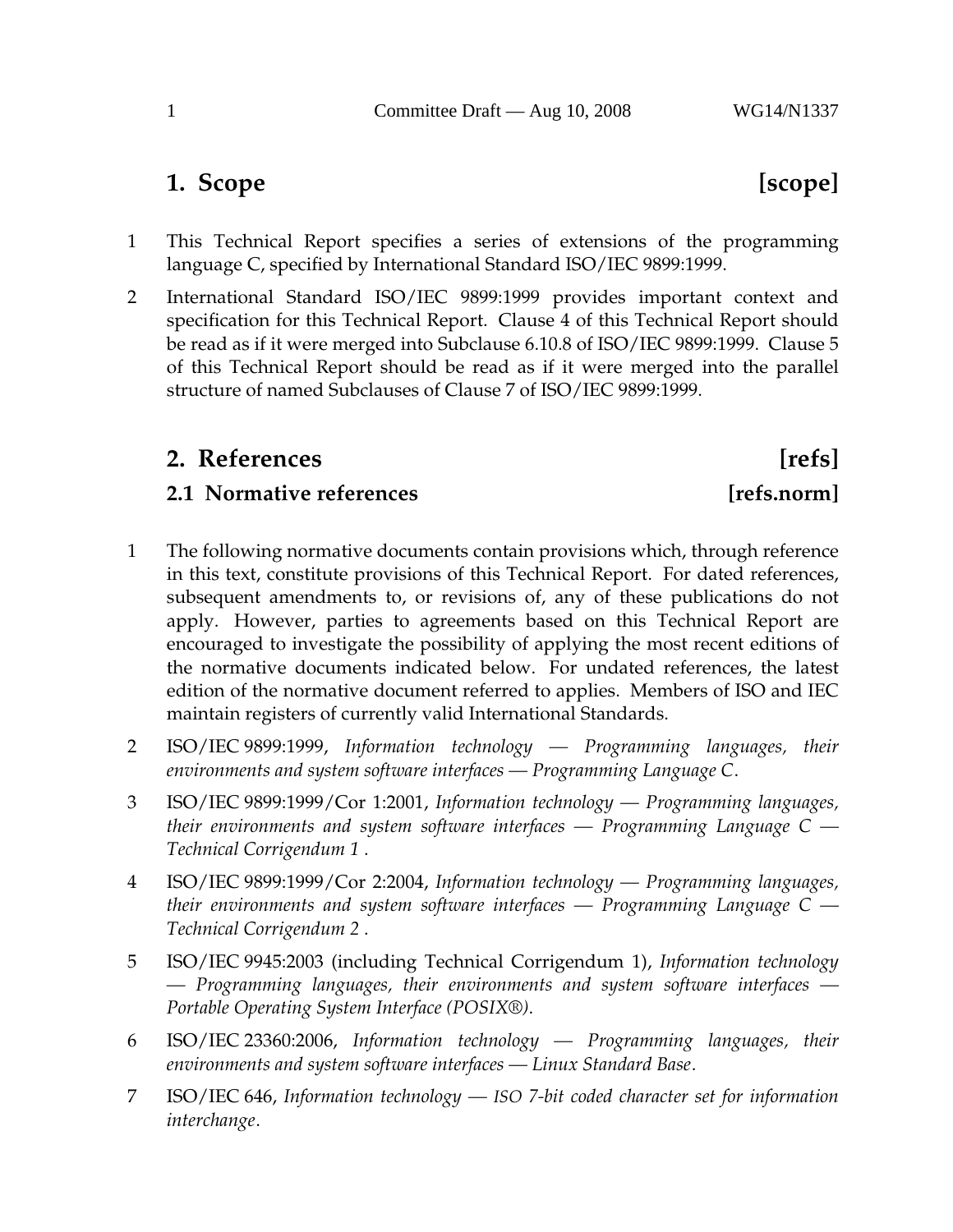- 8 ISO/IEC 2382−1:1993, *Information technology Vocabulary Part 1: Fundamental terms*.
- 9 ISO/IEC 10646 (all parts), *Information technology Universal Multiple-Octet Coded Character Set (UCS)*.

### **2.2 Relationship to other standards [ref.relation]**

- 1 Many of the interfaces in this specification are derived from interfaces specified in other ISO/IEC specifications, and in particular:
	- ISO/IEC 9945:2003 (including Technical Corrigendum 1), *Information technology — Programming languages, their environments and system software interfaces — Portable Operating System Interface (POSIX®)*.
	- ISO/IEC IS 23360:2006, *Information technology Programming languages, their environments and system software interfaces — Linux Standard Base*.
- 2 Where an interface is described as being derived from either of these standards, the functionality described on this reference page is intended to be aligned with that standard. Any conflict between the requirements described here and the referenced standard is unintentional. This technical report defers to the underlying standard.

## **3. Terms, definitions, and symbols [terms]**

1 Terms are defined where they appear in *italic* type. Terms explicitly defined in this Technical Report are not to be presumed to refer implicitly to similar terms defined elsewhere. Terms not defined in this Technical Report are to be interpreted according to ISO/IEC 9899:1999 and ISO/IEC 9945-1:2001.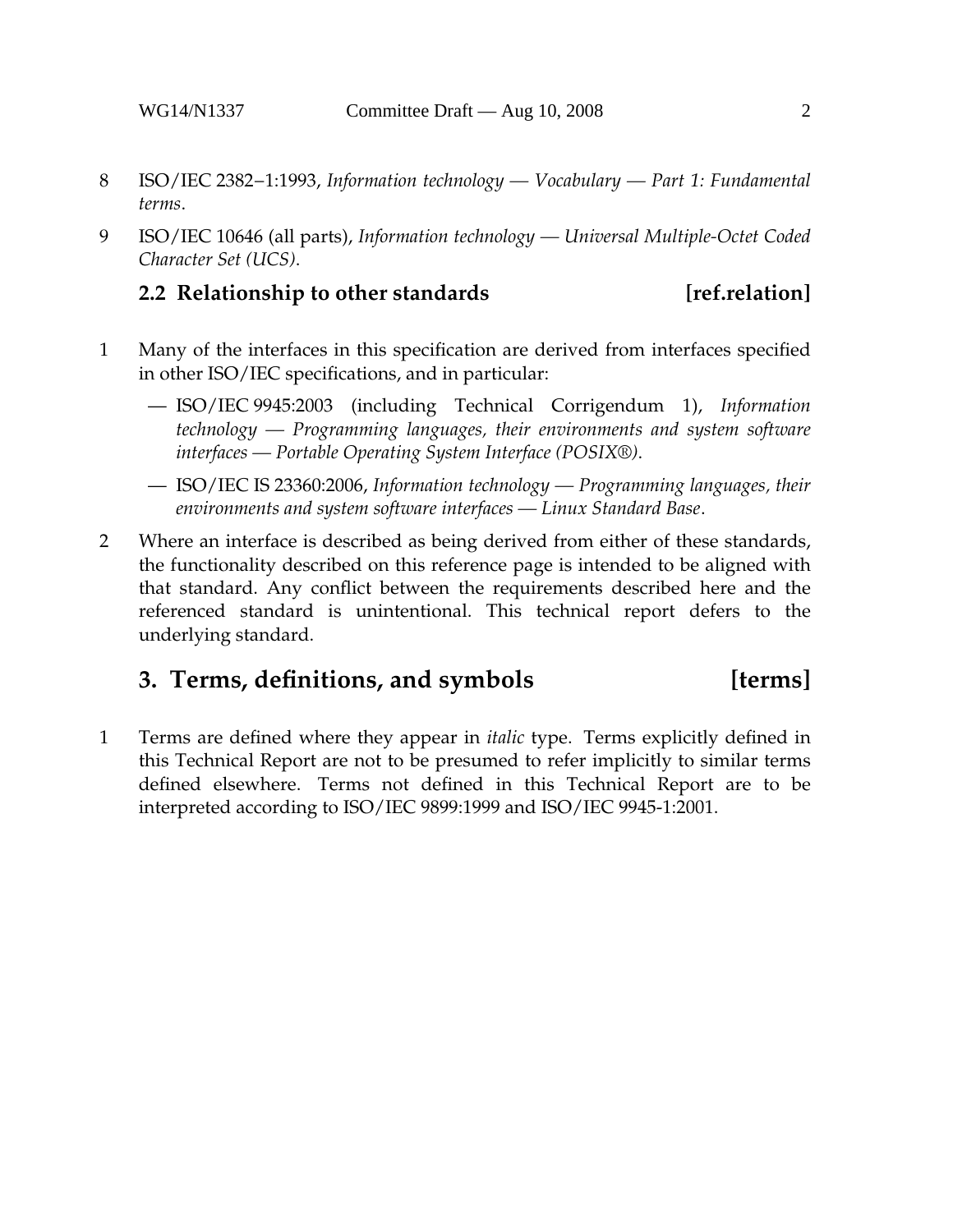## **4. Predefined macro names [macros]**

1 The following macro name is conditionally defined by the implementation:

\_ \_STDC\_ALLOC\_LIB\_ \_ The integer constant 200nnnL, intended to indicate conformance to this technical report.<sup>1)</sup>

<sup>1)</sup> The intention is that this will remain an integer constant of type long int that is increased with each revision of this technical report.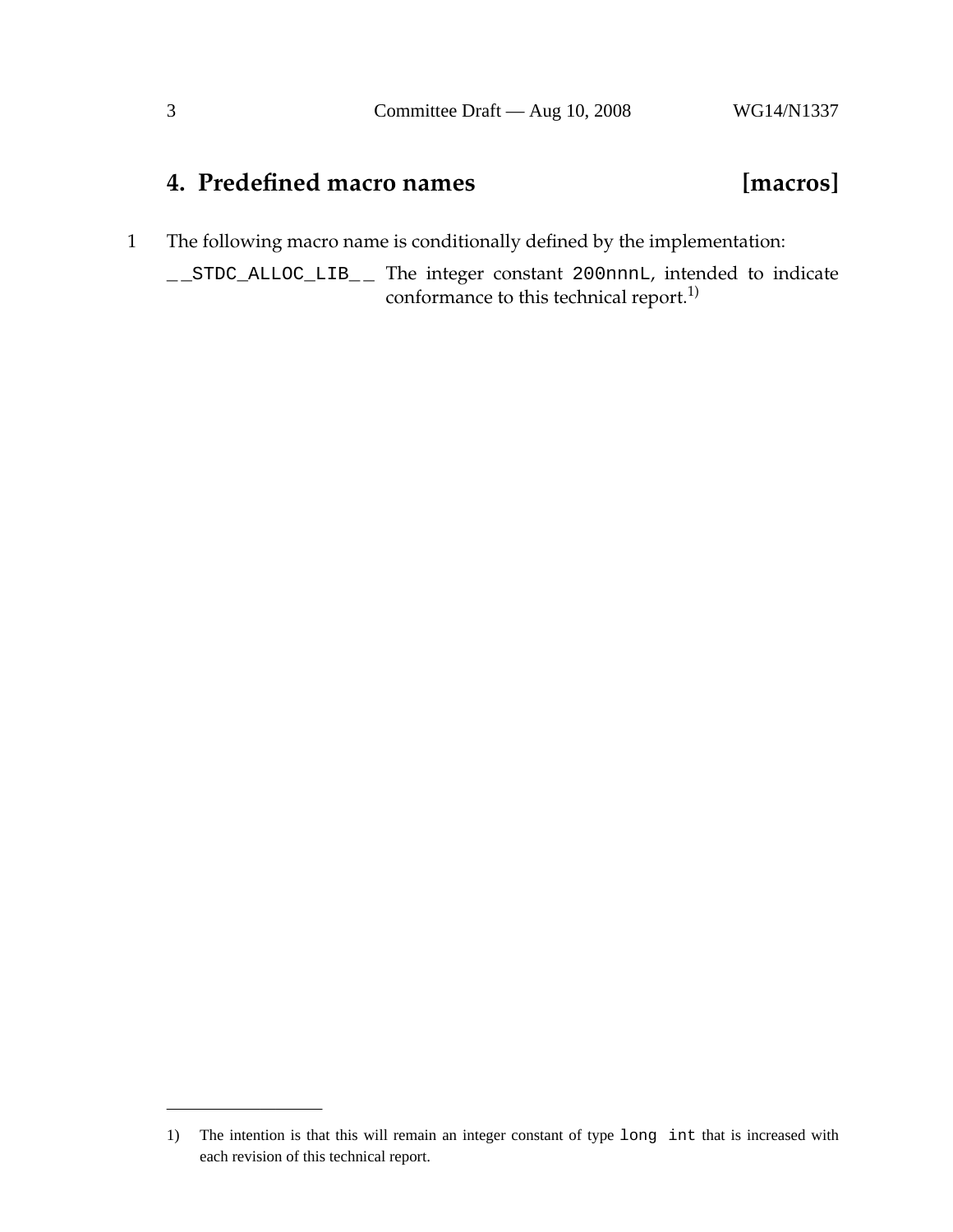## **5. Library [library]**

# **5.1 Introduction [lib.intro]**

## **5.1.1 Standard headers** *headers* [headers.std]

- 1 The functions, macros, and types defined in Clause 5 and its subclauses are not defined by their respective headers if \_\_STDC\_WANT\_LIB\_EXT2\_\_ is defined as a macro which expands to the integer constant 0 or is not defined as a macro at the point in the source file where the appropriate header is included.
- 2 The functions, macros, and types defined in Clause 5 and its subclauses are defined by their respective headers if \_\_STDC\_WANT\_LIB\_EXT2\_\_ is defined as a macro which expands to the integer constant 1 at the point in the source file where the appropriate header is included.<sup>2)</sup>
- 3 Within a preprocessing translation unit, \_\_STDC\_WANT\_LIB\_EXT2\_\_ shall be defined identically for all inclusions of any headers from Clause 5. If \_ \_STDC\_WANT\_LIB\_EXT2\_ \_ is defined differently for any such inclusion, the implementation shall issue a diagnostic as if a preprocessor error directive was used.

### **5.1.2 Reserved identifiers [res.identifiers]**

- 1 Each macro name in any of the following subclauses is reserved for use as specified if it is defined by any of its associated headers when included; unless explicitly stated otherwise (see ISO/IEC 9899:1999 Subclause 7.1.4).
- 2 All identifiers with external linkage in any of the following subclauses are reserved for use as identifiers with external linkage if any of them are used by the program. None of them are reserved if none of them are used.
- 3 Each identifier with file scope listed in any of the following subclauses is reserved for use as a macro name and as an identifier with file scope in the same name space if it is defined by any of its associated headers when included.

<sup>2)</sup> Future revisions of this technical report may define meanings for other values of \_ \_STDC\_WANT\_LIB\_EXT2\_ \_.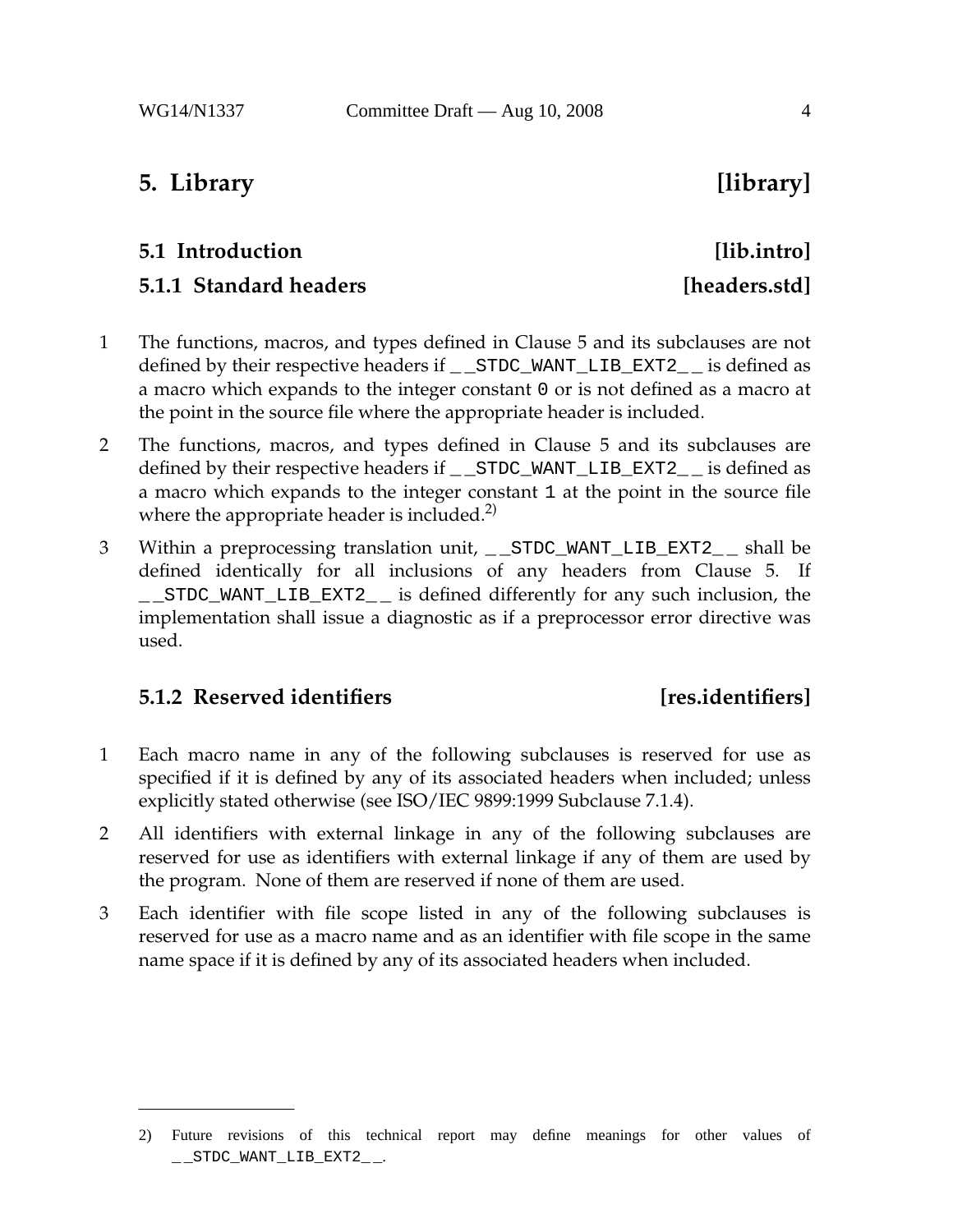## **5.1.3 Use of errno [errno.use]**

1 An implementation may set errno for the functions defined in this technical report, but is not required to.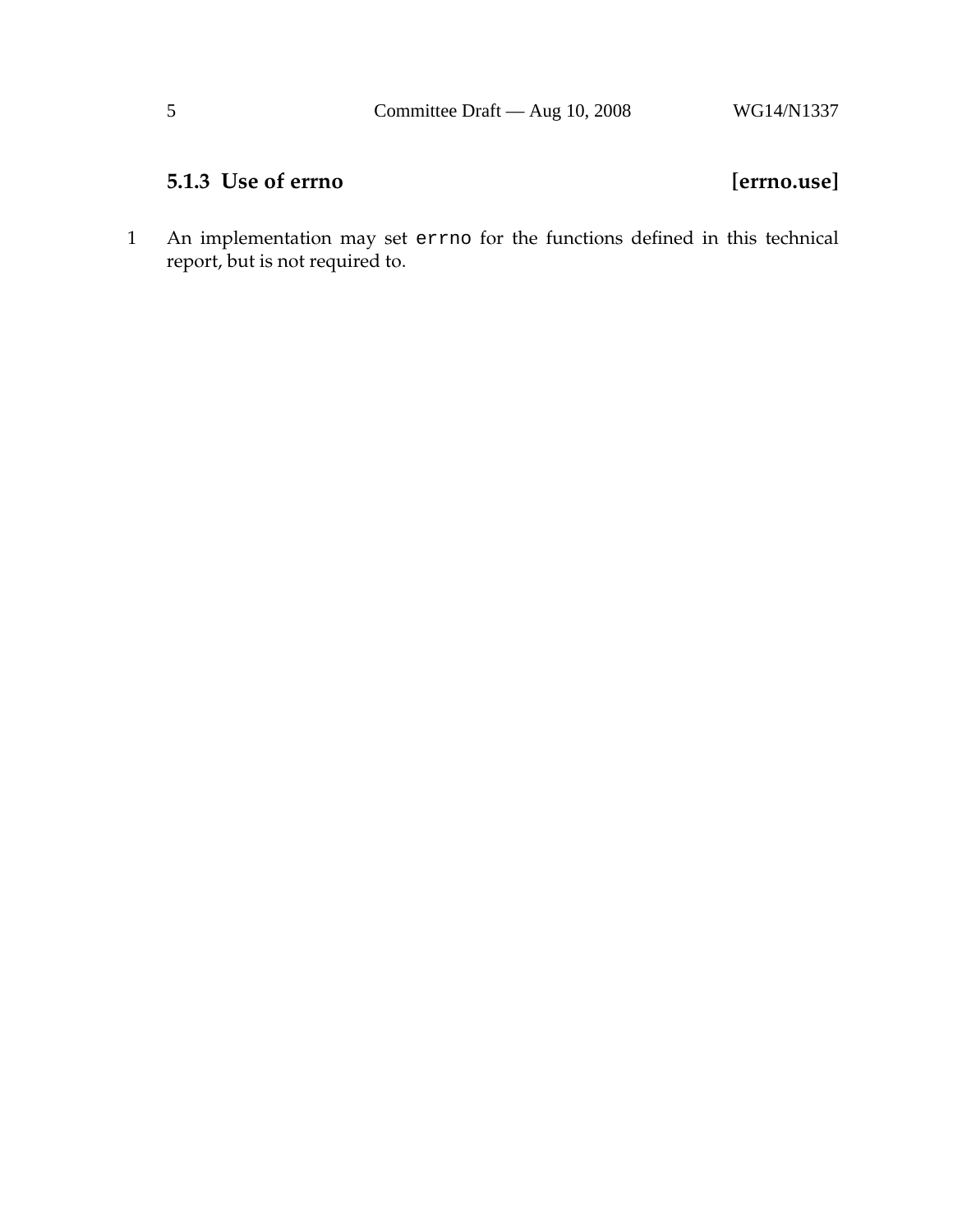### **5.2 Input/output** <stdio.h> **[stdio]**

### **5.2.1 Streams [stdio.streams]**

- 1 In addition to the requirements of ISO/IEC 9899:1999, clause 7.19.2, streams may be associated with memory buffers.
- 2 A stream associated with a memory buffer has the same operations for text files that a stream associated with an external file would have. In addition, the stream orientation is determined in exactly the same fashion.
- 3 Input and output operations on a stream associated with a memory buffer by a call to fmemopen, open\_memstream or open\_wmemstream<sup>3)</sup> are constrained by the implementation to take place within the bounds of the memory buffer. In the case of a stream opened by open\_memstream or open\_wmemstream, the memory area grows dynamically to accommodate write operations as necessary. For output, data are moved from the buffer provided by setvbuf to the memory stream during a flush or close operation. If there is insufficient memory to grow the memory area, or the operation requires access outside of the associated memory area, the associated operation fails.

### **5.2.2 Operations on buffers [buffer.ops]**

**5.2.2.1 The** fmemopen **function [fmemopen]**

### **Synopsis**

```
1
```

```
#define __STDC_WANT_LIB_EXT2__ 1
#include <stdio.h>
FILE * fmemopen(void * restrict buf,
          size t size, const char * restrict mode);
```
- 2 This interface is derived from POSIX. Any conflict between the requirements described here and POSIX is unintentional. This technical report defers to POSIX.
- 3 The fmemopen function associates the buffer given by the buf and size arguments with a stream. The buf argument is either a null pointer or points to a buffer that is at least size bytes long.

<sup>3)</sup> The open wmemstream function is defined in  $\alpha$ -wchar.h>.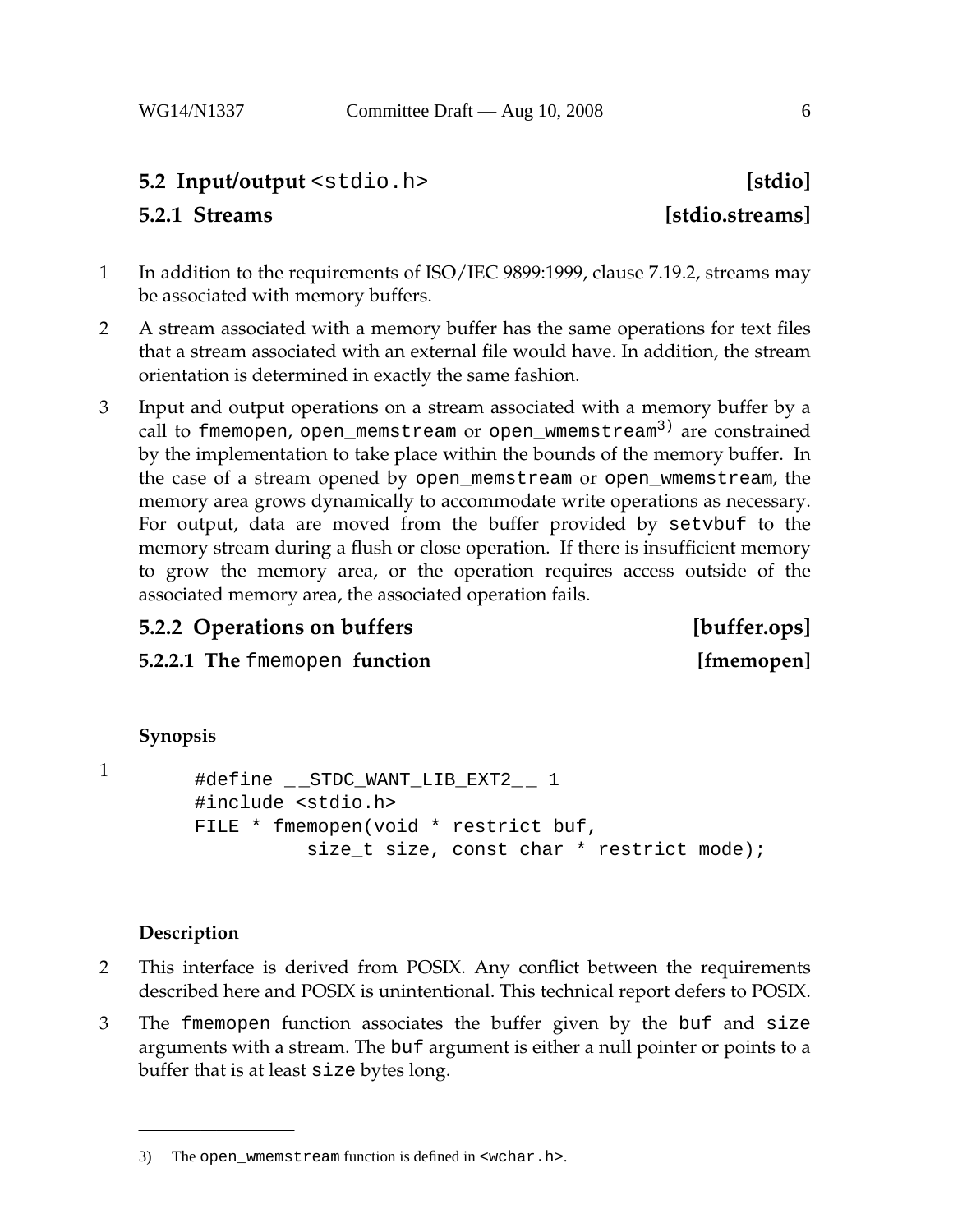| 4 |                  | The mode argument is a character string having one of the following values:                                     |
|---|------------------|-----------------------------------------------------------------------------------------------------------------|
|   | $\boldsymbol{r}$ | Open text stream for reading.                                                                                   |
|   | w                | Open text stream for writing.                                                                                   |
|   | $\boldsymbol{a}$ | Append; open text stream for writing at the first null byte.                                                    |
|   | $r +$            | Open text stream for update (reading and writing).                                                              |
|   | $w+$             | Open text stream for update (reading and writing).<br>Truncate the buffer contents.                             |
|   | $a+$             | Append; open text stream for update (reading and<br>writing); the initial position is at the first null byte.   |
|   | rb               | Open binary stream for reading.                                                                                 |
|   | wb               | Open binary stream for writing.                                                                                 |
|   | ab               | Append; open binary stream for writing at the first null<br>byte.                                               |
|   | $rb+$ or $r+b$   | Open binary stream for update (reading and writing).                                                            |
|   | $wb+$ or $w+b$   | Open binary stream for update (reading and writing).<br>Truncate the buffer contents.                           |
|   | $ab+$ or $a+b$   | Append; open binary stream for update (reading and<br>writing); the initial position is at the first null byte. |

- 5 If a null pointer is specified as the buf argument, fmemopen allocates size bytes of memory as if by a call to malloc. This buffer shall be automatically freed when the stream is closed. Because this feature is only useful when the stream is opened for reading or updating (because there is no way to get a pointer to the buffer) the fmemopen call may fail if the mode argument does not include a + when buf is a null pointer.
- 6 The stream maintains a current position in the buffer. This position is initially set to either the beginning of the buffer (for *r* and *w* modes) or to the first null byte in the buffer (for *a* modes). If no null byte is found in append mode, the initial position is set to one byte after the end of the buffer.
- 7 If buf is a null pointer, the initial position shall always be set to the beginning of the buffer.
- 8 The stream also maintains the size of the current buffer contents. For modes *r* and *r+* the size is set to the value given by the size argument. For modes *w* and *w+* the initial size is zero and for modes *a* and *a+* the initial size is either the position of the first null byte in the buffer or the value of the size argument if no null byte is found.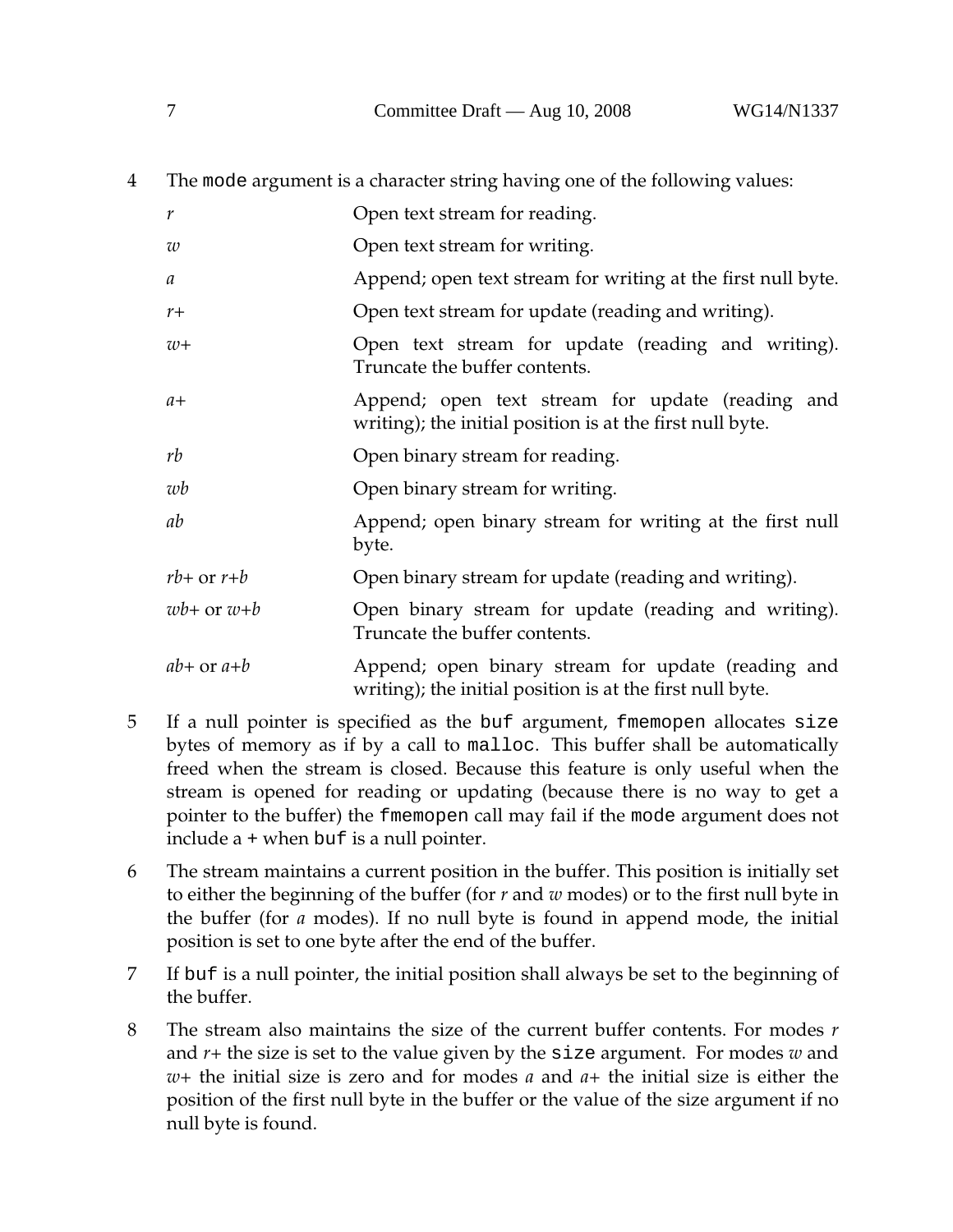- 9 A read operation on the stream cannot advance the current buffer position beyond the current buffer size. Reaching the buffer size in a read operation counts as "end of file". Null bytes in the buffer have no special meaning for reads. The read operation starts at the current buffer position of the stream.
- 10 A write operation starts either at the current position of the stream (if mode has not specified *a* as the first character) or at the current size of the stream (if mode had *a* as the first character). If the current position at the end of the write is larger than the current buffer size, the current buffer size is set to the current position. A write operation on the stream cannot advance the current buffer size beyond the size given in the size argument.
- 11 When a stream open for writing is flushed or closed, a null byte is written at the current position or at the end of the buffer, depending on the size of the contents. If a stream open for update is flushed or closed and the last write has advanced the current buffer size, a null byte is written at the end of the buffer if it fits.
- 12 An attempt to seek a memory buffer stream to a negative position or to a position larger than the buffer size given in the size argument shall fail.
- 13 Note that when writing to a text stream, line endings may occupy more than one character in the buffer.

#### **Returns**

14 The fmemopen function returns a pointer to the object controlling the stream. If the open operation fails, fmemopen returns a null pointer.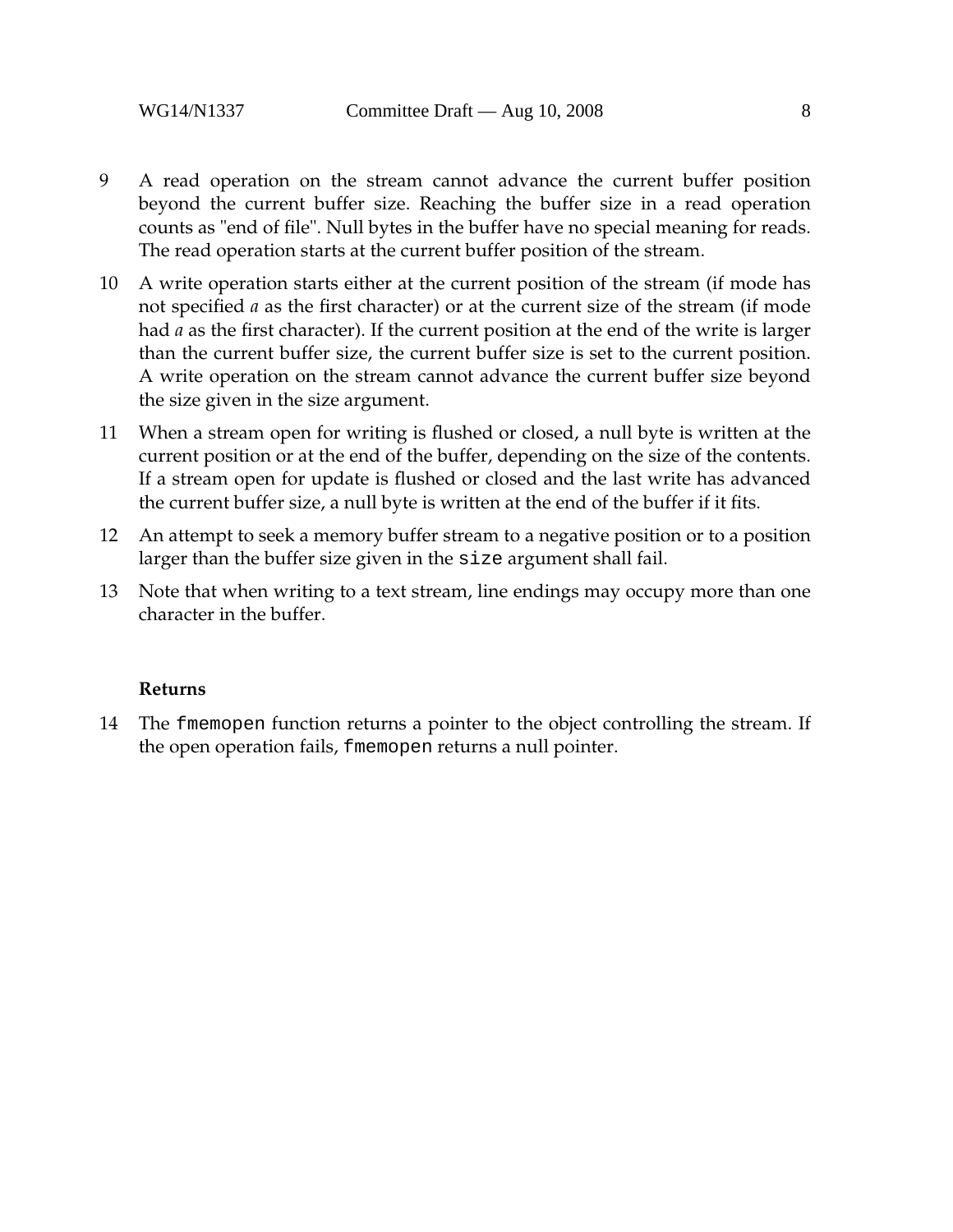#### **Examples**

```
#define __STDC_WANT_LIB_EXT2__ 1
#include <stdio.h>
#include <string.h>
static char buffer[] = "foobar";
int
main (void)
{
    int ch;
    FILE *stream;
    stream = fmemopen(buffer, strlen (buffer), "r");
    if (stream == NULL)
        /* handle error */;
    while ((ch = fgetc(stream)) != EOF)
        printf("Got %c\n", ch);
    fclose(stream);
    return (0);
}
```
15 This program produces the following output:

Got f Got o Got o Got b Got a Got r

### **5.2.2.2 The** open\_memstream **function [open\_memstream]**

#### **Synopsis**

1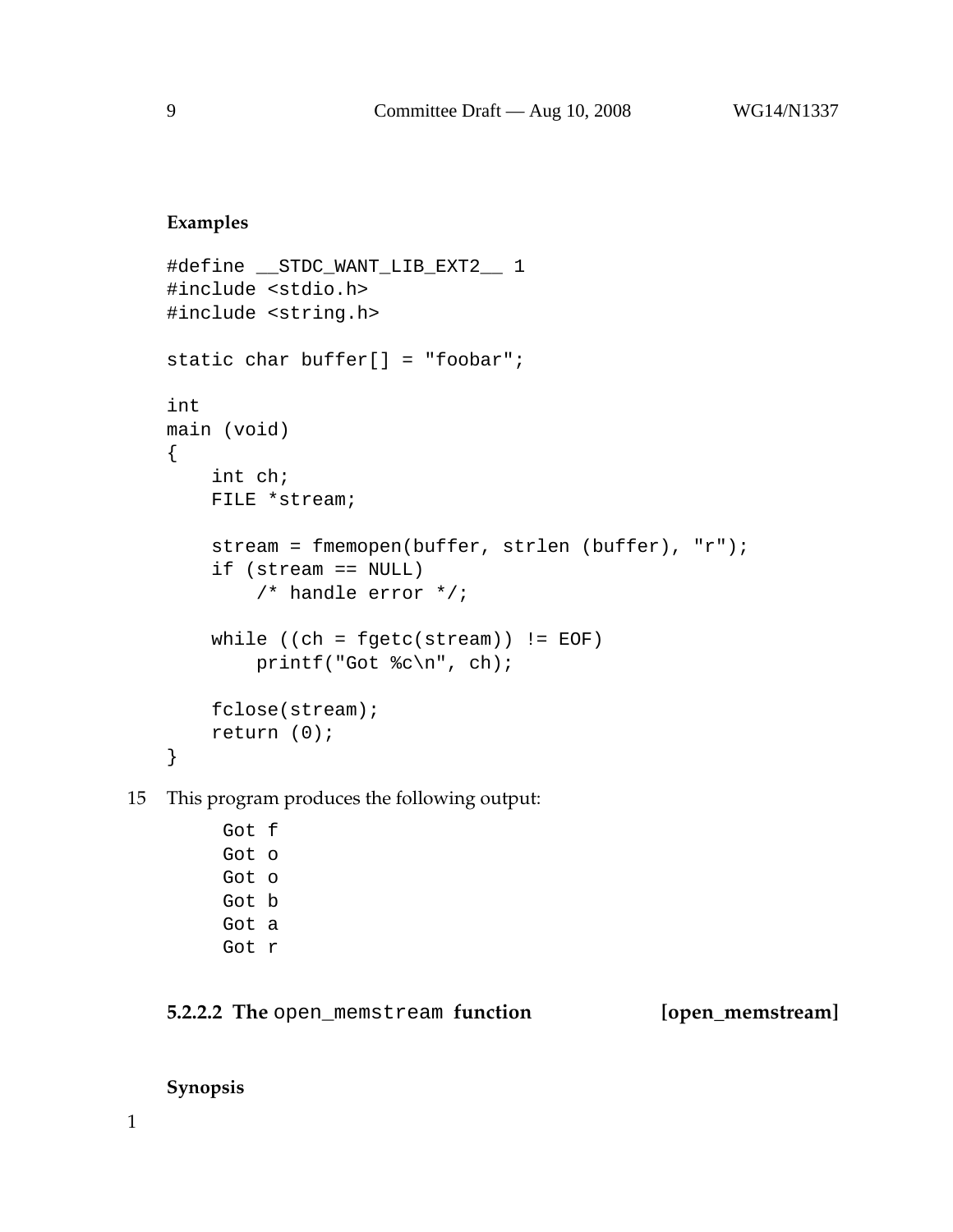```
#define __STDC_WANT_LIB_EXT2__ 1
#include <stdio.h>
FILE * open_memstream(char ** restrict bufp,
     size_t * restrict sizep);
```
### **Description**

- 2 This interface is derived from POSIX. Any conflict between the requirements described here and POSIX is unintentional. This technical report defers to POSIX.
- 3 The open\_memstream function creates a byte-oriented stream that is associated with a dynamically allocated buffer. The buffer is obtained as if by calls to malloc and realloc and expanded as necessary. The buffer should be freed by the caller after successfully closing the stream, by means of a call to free. The stream is opened for writing and is seekable.
- 4 The stream maintains a current position in the allocated buffer and a current buffer length. The position is initially set to zero (the beginning of the buffer). Each write starts at the current position and moves this position by the number of successfully written bytes. The length is initially set to zero. If a write moves the position to a value larger than the current length, the current length is set to this position. In this case a null byte is appended to the current buffer, but not accounted for in the buffer length.
- 5 After a successful fflush the pointer referenced by bufp and the variable referenced by sizep remain valid only until the next write operation on the stream or a call to fclose.

#### **Returns**

6 The open\_memstream function returns a pointer to the object controlling the stream. If the open operation fails, open\_memstream returns a null pointer.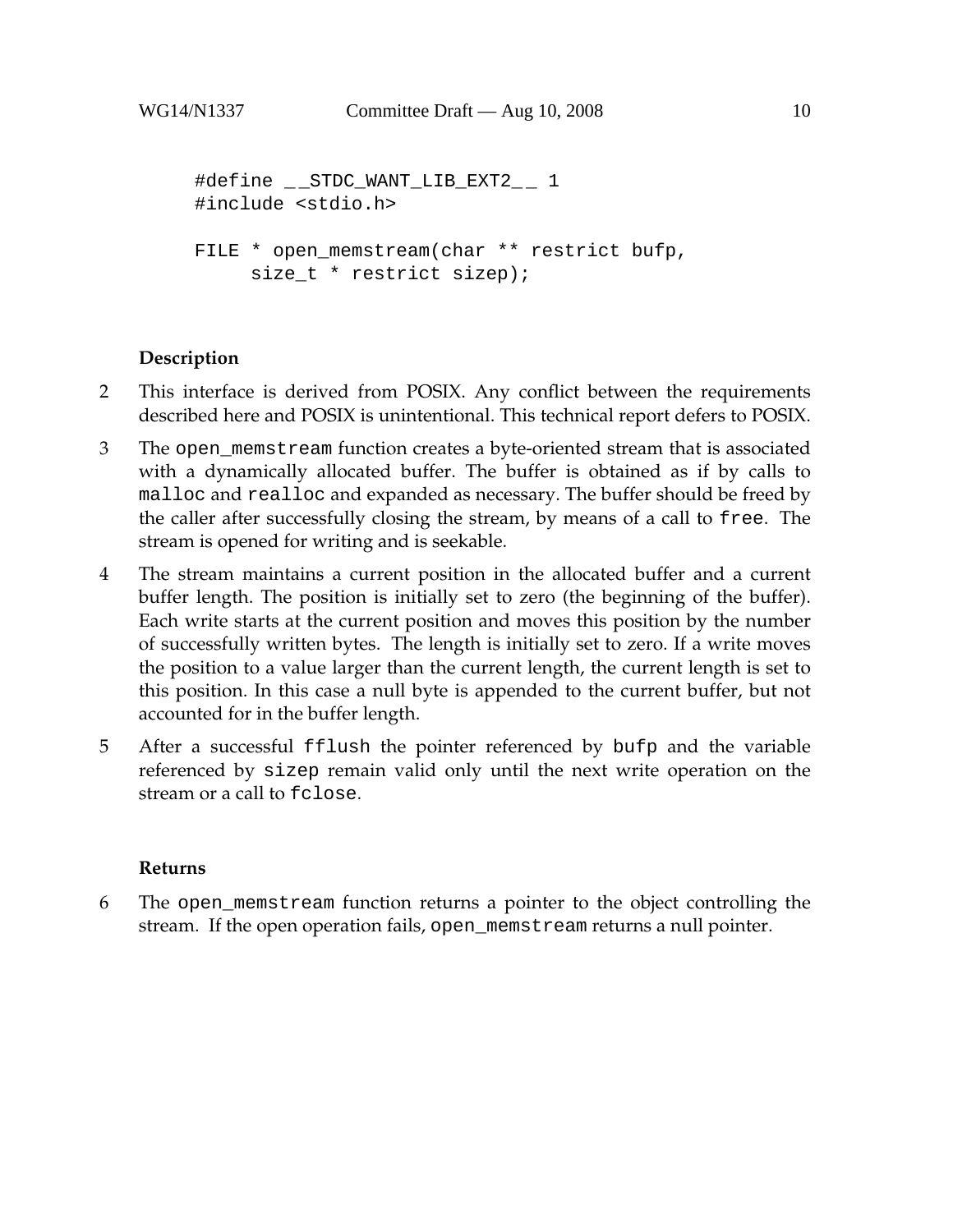#### **Examples**

```
#include <stdio.h>
int main (void)
\{FILE *stream;
    char *buf;
    size_t len;
    stream = open memstream(&but, &\text{len};if (stream == NULL)
        /* handle error */;
    fprintf(stream, "hello my world");
    fflush(stream);
    printf("buf=%s, len=%zu\n", buf, len);
    fseek(stream, 0, SEEK_SET);
    fprintf(stream, "good-bye cruel world");
    fclose(stream);
    printf("buf=%s, len=%zu\n", buf, len);
    free(buf);
    return 0;
}
```
7 This program produces the following output:

buf=hello my world, len=14 buf=good-bye cruel world, len=20

## **5.2.3 Formatted input/output functions [stdio.format] 5.2.3.1 The** asprintf **function [asprintf]**

#### **Synopsis**

```
1
```

```
#define _ _STDC_WANT_LIB_EXT2_ _
#include <stdio.h>
int asprintf(char ** restrict ptr,
     const char * restrict format, ...);
```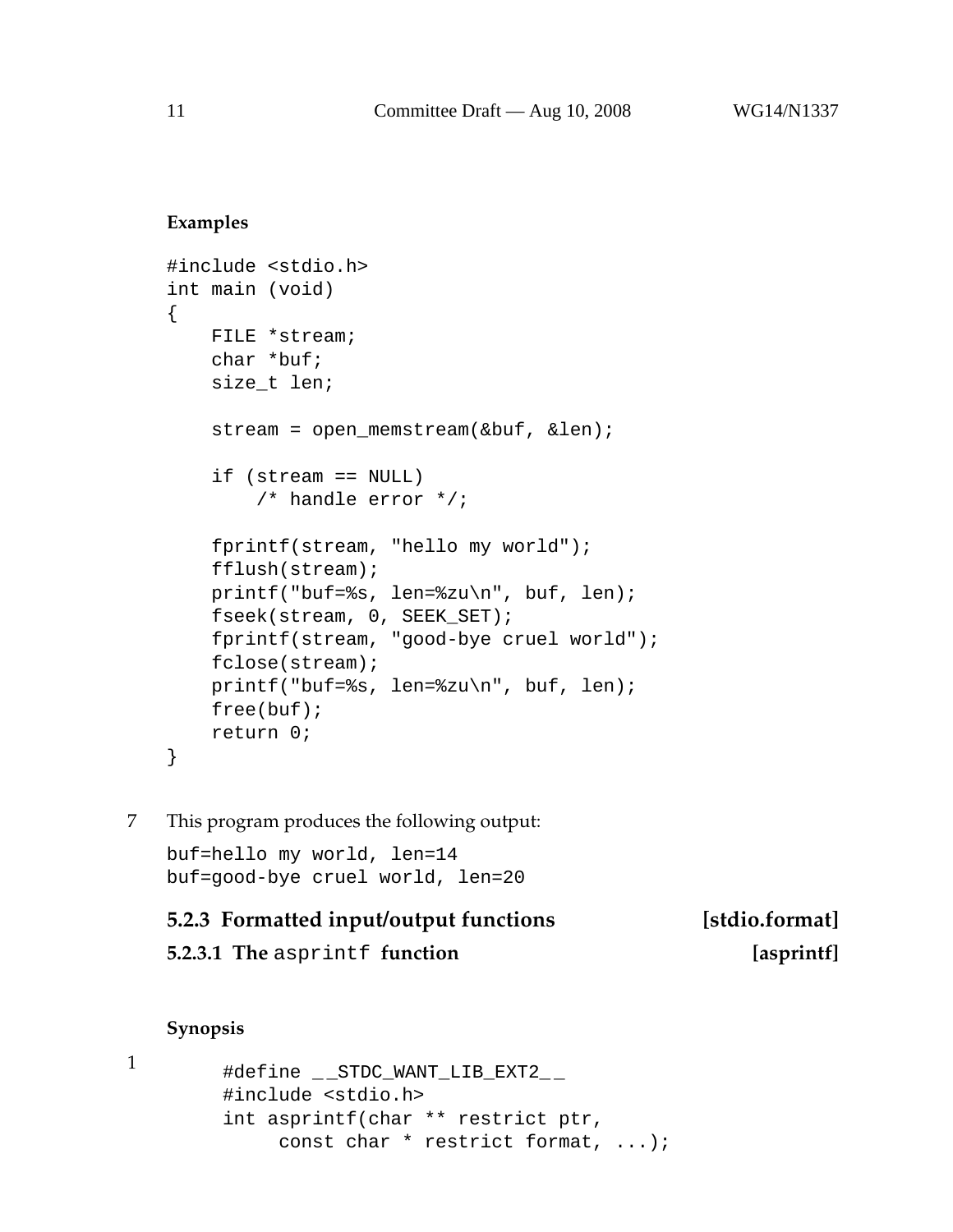#### **Description**

- 2 This interface is derived from LSB. Any conflict between the requirements described here and LSB is unintentional. This technical report defers to LSB.
- 3 The asprintf function behaves as sprintf, except that the output string is dynamically allocated space, allocated as if by a call to malloc, of sufficient length to hold the resulting string. The address of this dynamically allocated string is stored in the location referenced by ptr.

**5.2.3.2 The** vasprintf **function** [vasprintf]

#### **Synopsis**

1

```
#define __STDC_WANT_LIB_EXT2__ 1
#include <stdarg.h>
#include <stdio.h>
int vasprintf(char ** restrict ptr,
     const char * restrict format, va_list arg);
```
### **Description**

2 The vasprintf function is equivalent to asprintf, with the variable argument list replaced by arg, which shall have been initialized by the va\_start macro (and possibly subsequent va\_arg calls). The vasprintf function does not invoke the va\_end macro.

### **5.2.3.3 The** fscanf **function** [fscanf]

- 1 This interface is derived from POSIX. Any conflict between the requirements described here and POSIX is unintentional. This technical report defers to POSIX.
- 2 In addition to the requirements in ISO/IEC 9899:1999 clause 7.19.6.2, the fscanf function shall support the following requirements for conversion specifications.
- 3 For the string conversion specifiers c, s and [, there may be an optional *assignment-allocation* character, m, that appears in the sequence of characters that follow the % after any field width and before any length modifier. In this case, the receiving argument should be of type char  $**$ , or wchar  $t$  \*\* if the length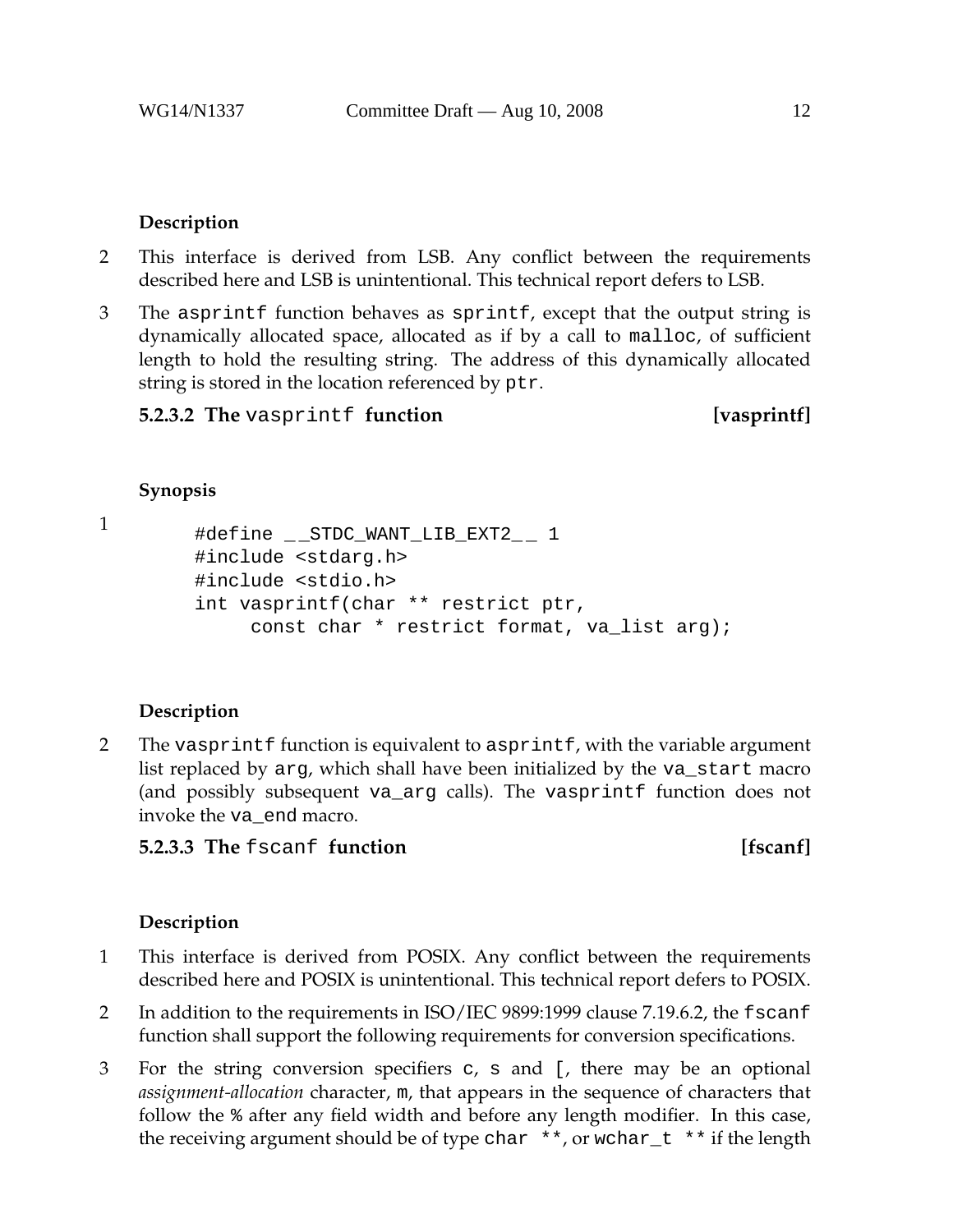modifier is l, and shall receive a pointer to a dynamically allocated buffer, allocated as if by a call to malloc, that contains the converted string. The string is always null terminated. If there was insufficient memory to allocate a buffer, the receiving argument receives a pointer to a null value. The buffer should be freed by the caller by means of a call to free when the contents are no longer required.

4 If fscanf returns EOF, any memory successfully allocated for parameters using the assignment-allocation character m for this call shall be freed.

| 5.2.4 Character input/output functions | [stdio.char] |
|----------------------------------------|--------------|
| 5.2.4.1 The getdelim function          | [getdelim]   |

#### **Synopsis**

1

```
#define __STDC_WANT_LIB_EXT2__ 1
#include <stdio.h>
ssize_t getdelim(char ** restrict lineptr,
     size_t * restrict n,
     int delimiter, FILE * stream);
```
- 2 This interface is derived from POSIX. Any conflict between the requirements described here and POSIX is unintentional. This technical report defers to POSIX.
- 3 The getdelim function reads from *stream* until it encounters a character matching the delimiter character. The argument *delimiter* (when converted to an unsigned char) specifies the character that terminates the input text.
- 4 The delimiter argument is an int, the value of which should be a character representable as an unsigned char or equal to the macro EOF. If the delimiter argument has any other value, the behavior is undefined.
- 5 The value of \*lineptr should be a valid argument that could be passed to the free function. If \*n is nonzero, \*lineptr should point to an object containing at least \*n characters.
- 6 The size of the object pointed to by \*lineptr is increased to fit the incoming line, if it isn't already large enough. The characters read are stored in the string pointed to by the argument lineptr. $^{4)}$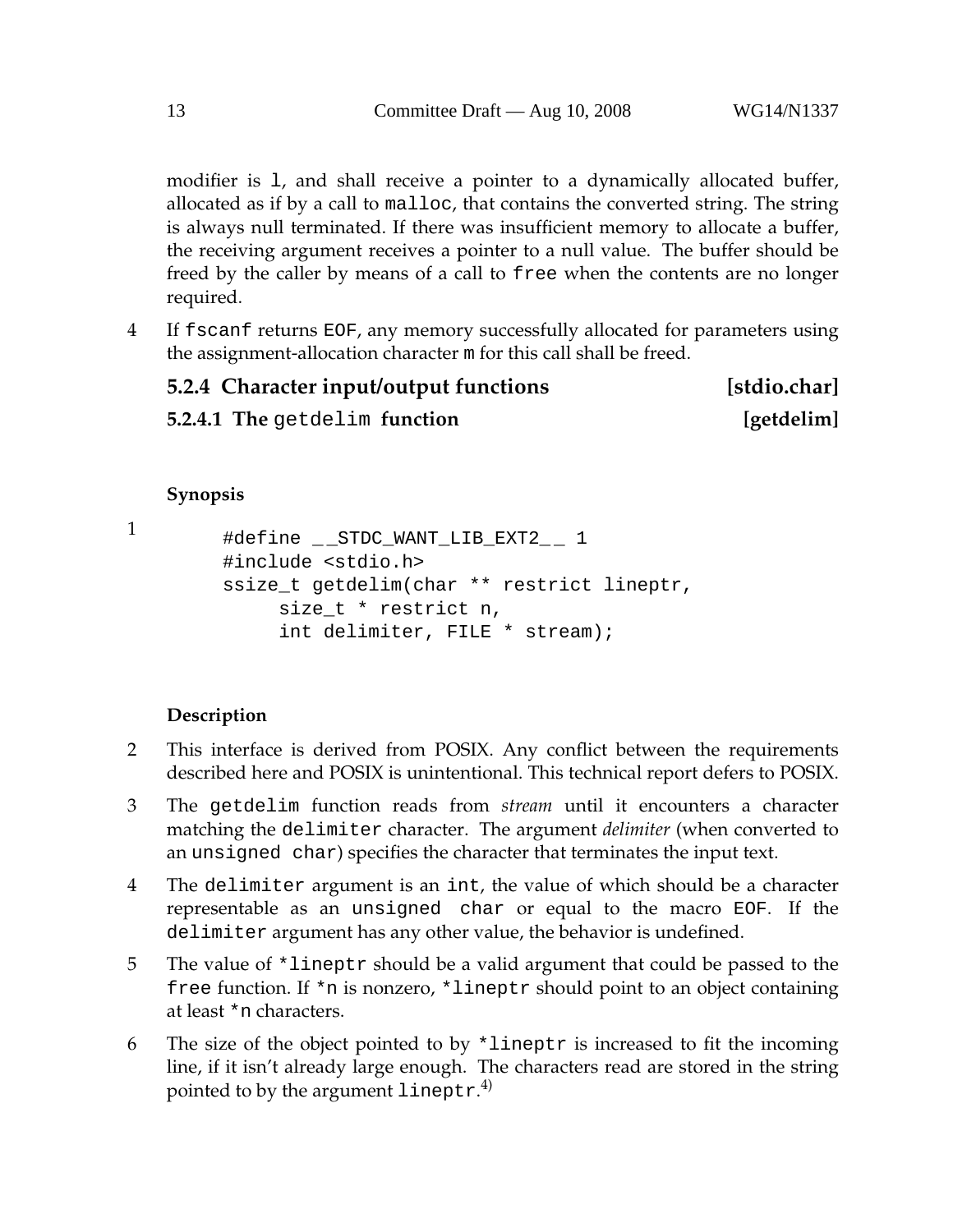#### **Returns**

7 The getdelim function returns the number of characters written into the buffer, including the delimiter character if one was encountered before EOF. If a read error occurs, the error indicator for the stream is set and getdelim returns −1.

**5.2.4.2 The** getline **function** [getline]

```
Synopsis
```

```
1
```

```
#define __STDC_WANT_LIB_EXT2__ 1
#include <stdio.h>
ssize_t getline(char ** lineptr, size_t * n,
    FILE * stream);
```
- 2 This interface is derived from POSIX. Any conflict between the requirements described here and POSIX is unintentional. This technical report defers to POSIX.
- 3 The getline function is equivalent to the getdelim function with the delimiter character equal to the newline character.

<sup>4)</sup> Setting \*lineptr to a null pointer and \*n to zero are allowed and are a recommended way to start parsing a file.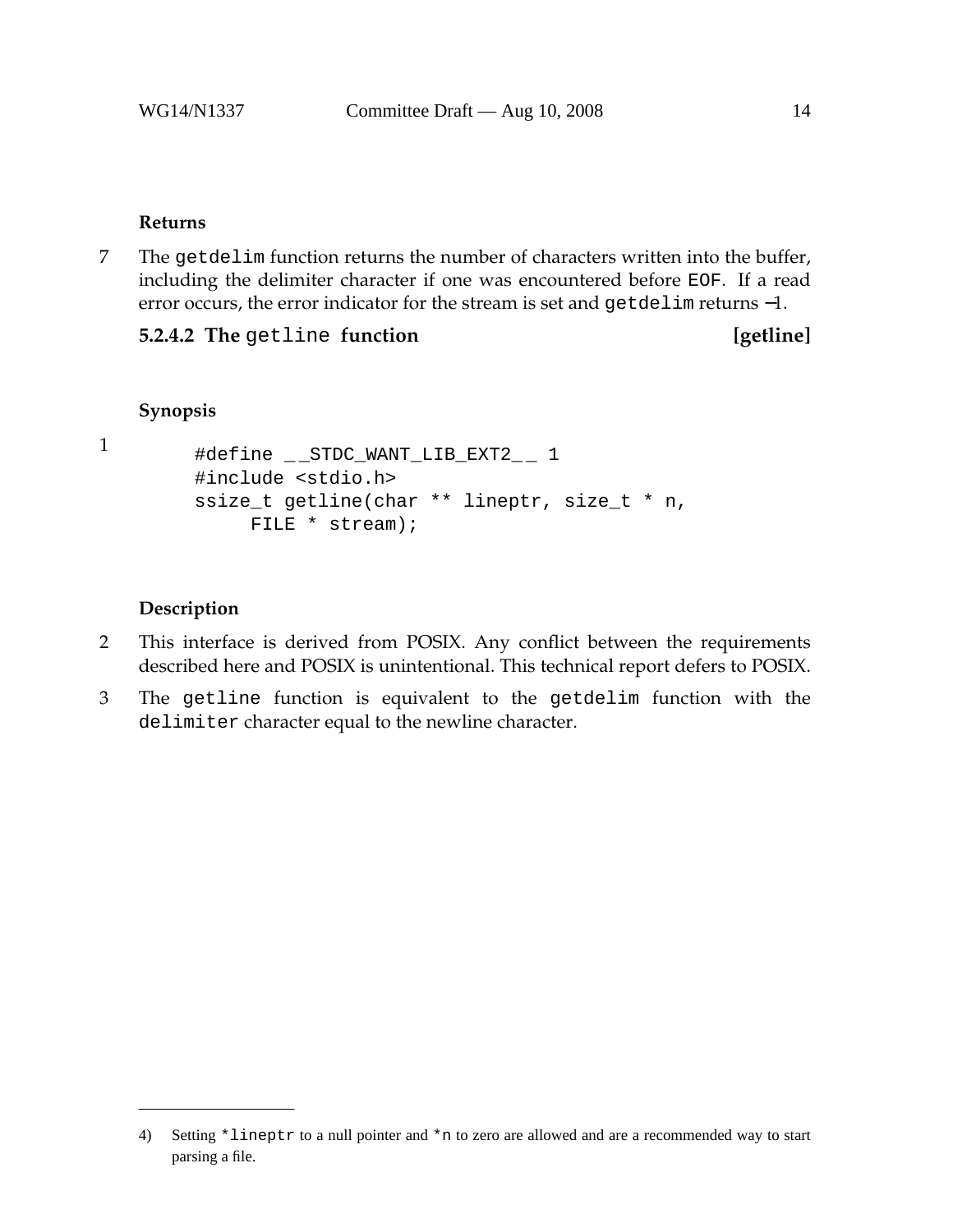| 5.3 String handling <string.h></string.h> | [string]      |
|-------------------------------------------|---------------|
| 5.3.1 Copying functions                   | [string.copy] |
| 5.3.1.1 The strdup function               | [strdup]      |
|                                           |               |

#### **Synopsis**

1

#define \_\_STDC\_WANT\_LIB\_EXT2\_\_ 1 #include <string.h> char \* strdup(const char \* str1);

#### **Description**

2 This interface is derived from POSIX. Any conflict between the requirements described here and POSIX is unintentional. This technical report defers to POSIX. The strdup function shall return a pointer to a new string, which is a duplicate of the string pointed to by s1. The returned pointer can be passed to free.

**Returns** The strdup function returns a pointer to the newly allocated string. A null pointer is returned if the new string cannot be created.

**5.3.1.2 The** strndup **function** *stridup* 

#### **Synopsis**

1

```
#define __STDC_WANT_LIB_EXT2__ 1
#include <string.h>
char * strndup(const char * string, size_t n);
```
- 2 This interface is derived from POSIX. Any conflict between the requirements described here and POSIX is unintentional. This technical report defers to POSIX.
- 3 The strndup function is equivalent to the strdup function, duplicating the provided string in a new block of memory allocated as if by using malloc, with the exception being that strndup copies at most n plus one bytes into the newly allocated memory, terminating the new string with a null byte. If the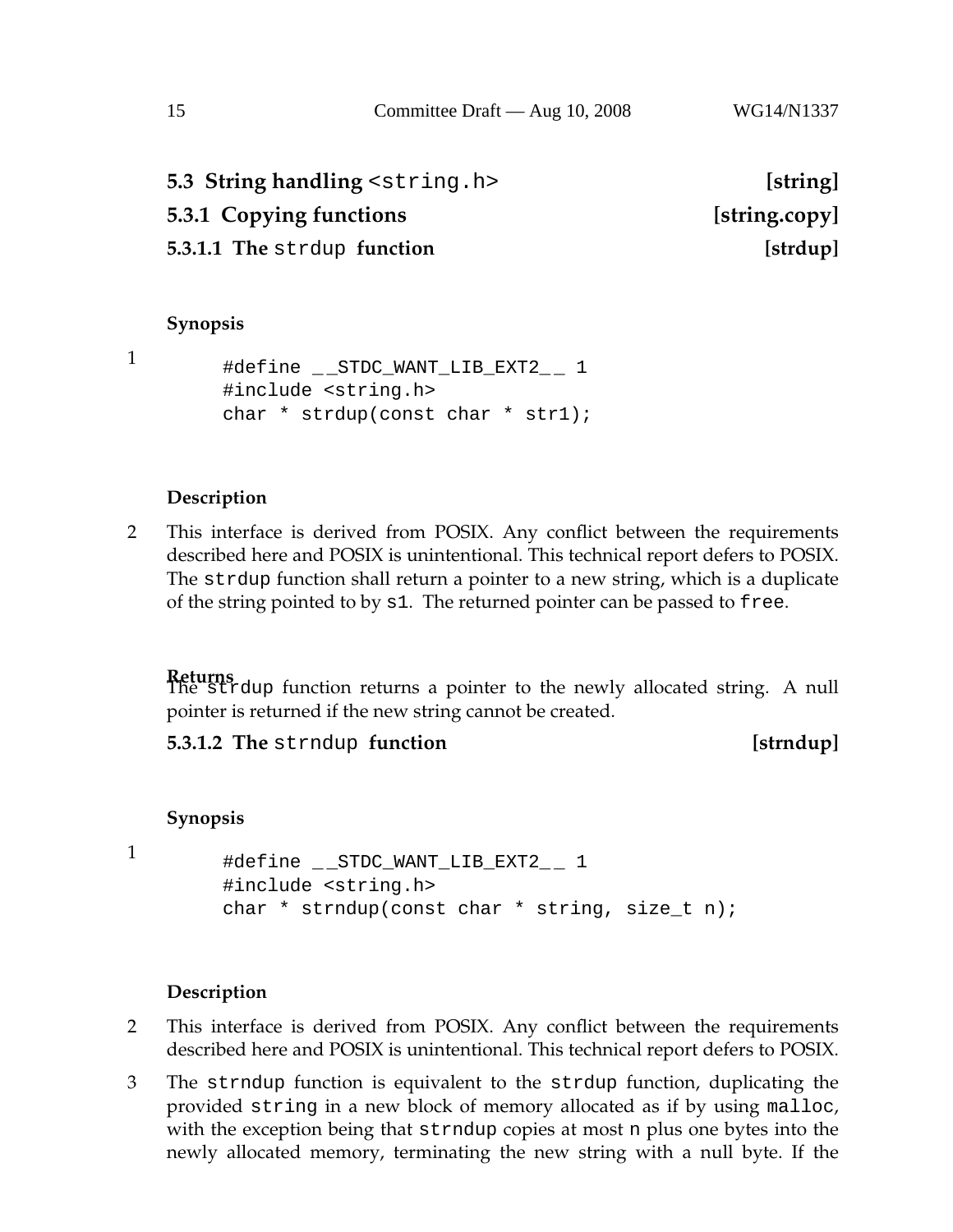length of string is larger than n, only n bytes shall be duplicated. If n is larger than the length of string, all bytes in string shall be copied into the new memory buffer, including the terminating null byte. The newly created string shall always be properly terminated.

#### **Returns**

4 The strndup function returns a pointer to the allocated string, or a null pointer if there was insufficient space. The allocated space should be subsequently freed by a call to free.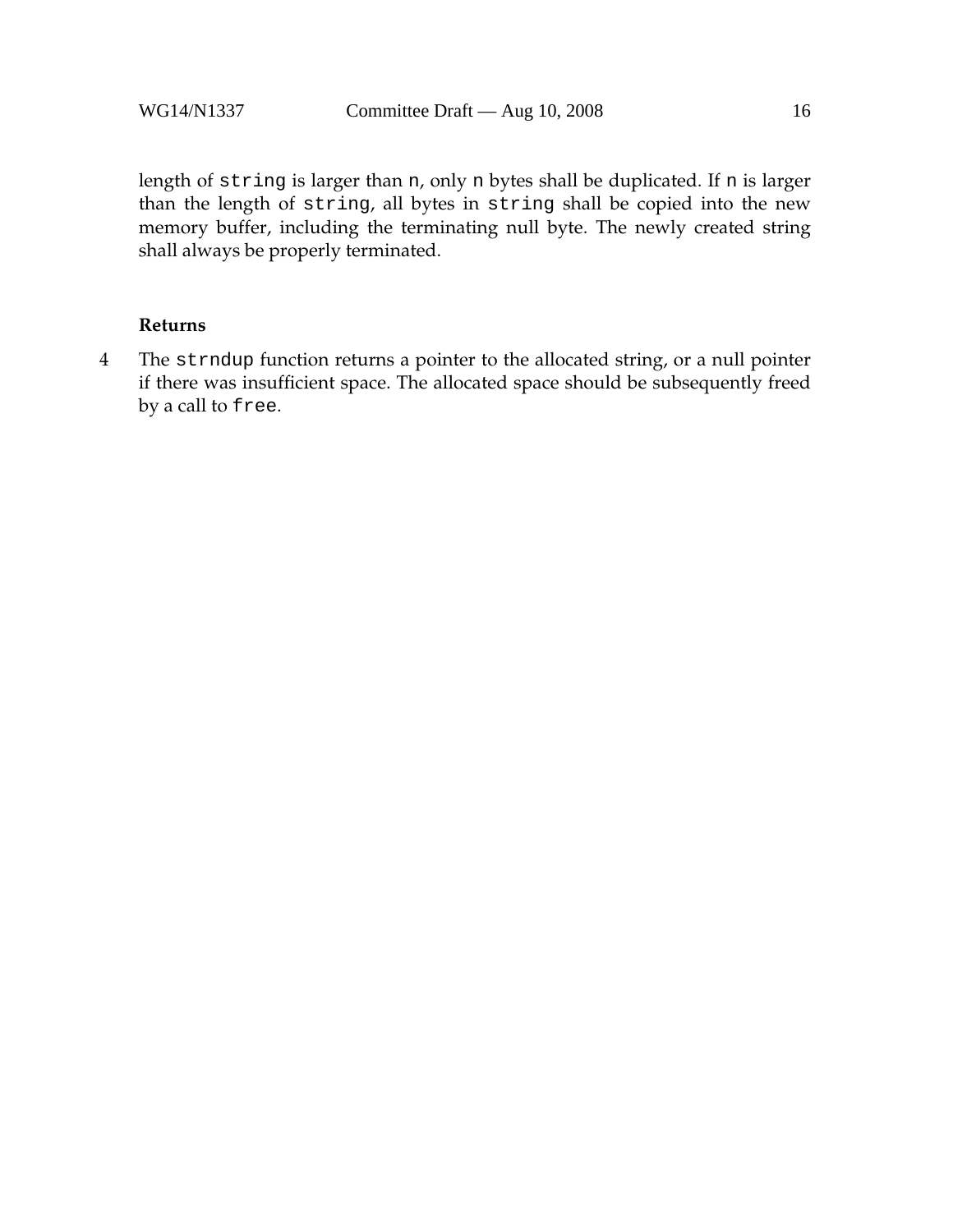## **5.4 Extended multibyte and wide character utilities** <wchar.h> **[wchar] 5.4.1 Operations on buffers [buffer.wide.ops]**

**5.4.1.1 The** open\_wmemstream **function** [open\_wmemstream]

#### **Synopsis**

1

```
#define __STDC_WANT_LIB_EXT2__ 1
#include <wchar.h>
FILE *open wmemstream(wchar t ** bufp, size t * sizep);
```
#### **Description**

- 2 This interface is derived from POSIX. Any conflict between the requirements described here and POSIX is unintentional. This technical report defers to POSIX.
- 3 The open\_wmemstream function creates a wide oriented stream that is associated with a dynamically allocated buffer<sup>5)</sup>. The buffer is obtained as if by calls to malloc and realloc and expanded as necessary. The buffer should be freed by the caller after successfully closing the stream, by means of a call to free. The stream is opened for writing and is seekable.
- 4 The stream maintains a current position in the allocated buffer and a current buffer length. The position is initially set to zero (the beginning of the buffer). Each write starts at the current position and moves this position by the number of successfully written wide characters. The length is initially set to zero. If a write moves the position to a value larger than the current length, the current length is set to this position. In this case a null wide character is appended to the current buffer, but not accounted for in the buffer length.
- 5 After a successful fflush the pointer referenced by bufp and the variable referenced by sizep remain valid only until the next write operation on the stream or a call to fclose.

#### **Returns**

6 Upon successful completion, open\_wmemstream returns a pointer to the object controlling the stream. If the open operation fails, open\_wmemstream returns a

<sup>5)</sup> Memory buffer based streams are described in  $\lt$ stdio.h>.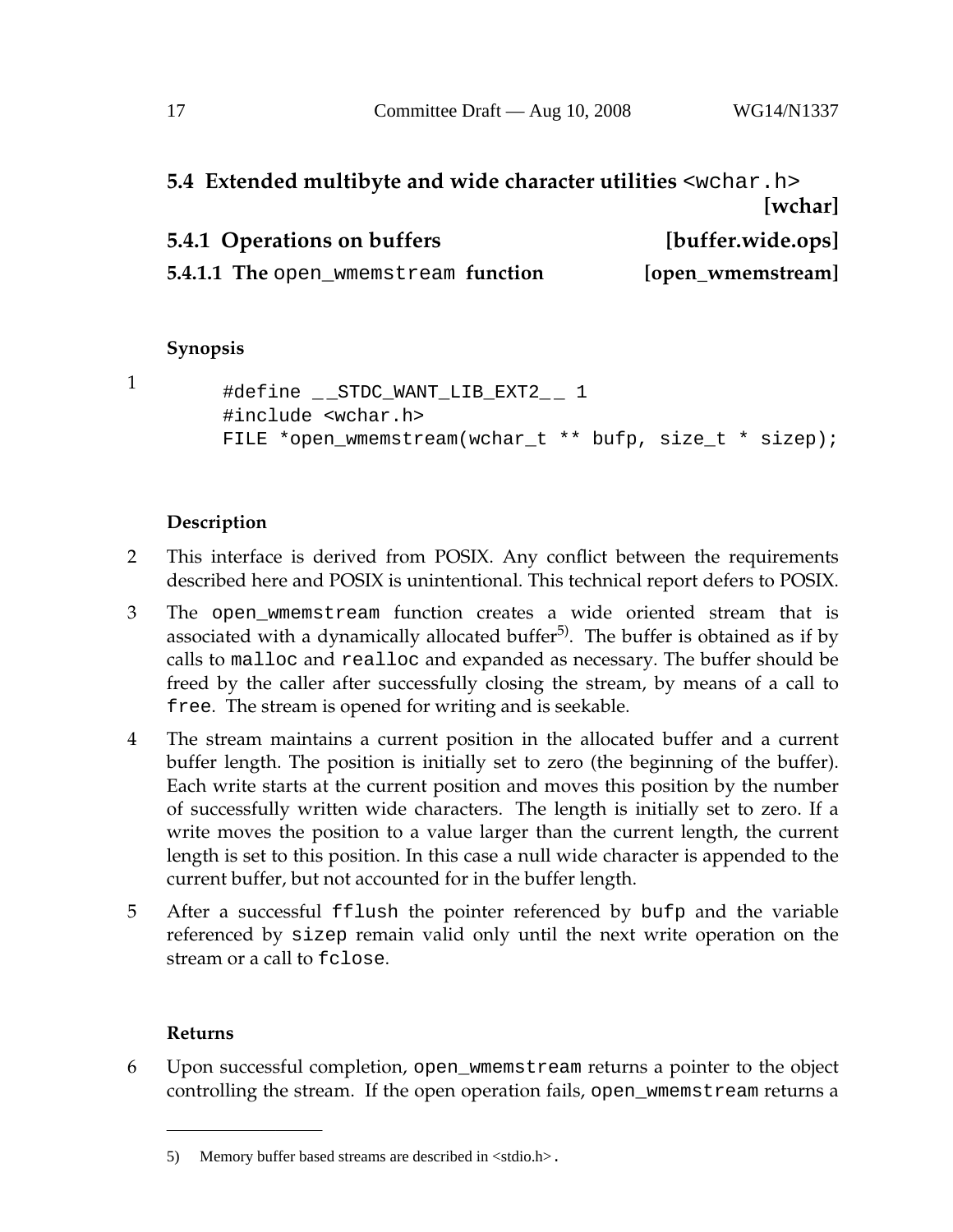### **5.4.2 Formatted wide character input/output functions**

**[wchar.format]**

```
5.4.2.1 The aswprintf function [aswprintf]
```
# **Synopsis**

```
1
```

```
#define _ _STDC_WANT_LIB_EXT2_ _
#include <stdio.h>
#include <wchar.h>
int aswprintf(wchar_t ** restrict ptr,
     const wchar_t * restrict format, ...);
```
#### **Description**

2 The aswprintf function behaves as swprintf, except that the output string is dynamically allocated space, allocated as if by a call to malloc, of sufficient length to hold the resulting string. The address of this dynamically allocated string is stored in the location referenced by ptr.

**5.4.2.2 The** vaswprintf **function [vaswprintf]**

#### **Synopsis**

```
1
```

```
#define _ _STDC_WANT_LIB_EXT2_ _ 1
#include <stdarg.h>
#include <stdio.h>
#include <wchar.h>
int vaswprintf(wchar_t ** restrict ptr,
     const wchar_t * restrict format, va_list arg);
```
### **Description**

2 The vaswprintf function is equivalent to aswprintf, with the variable argument list replaced by arg, which shall have been initialized by the va\_start macro (and possibly subsequent va\_arg calls). The vaswprintf function does not invoke the va end macro.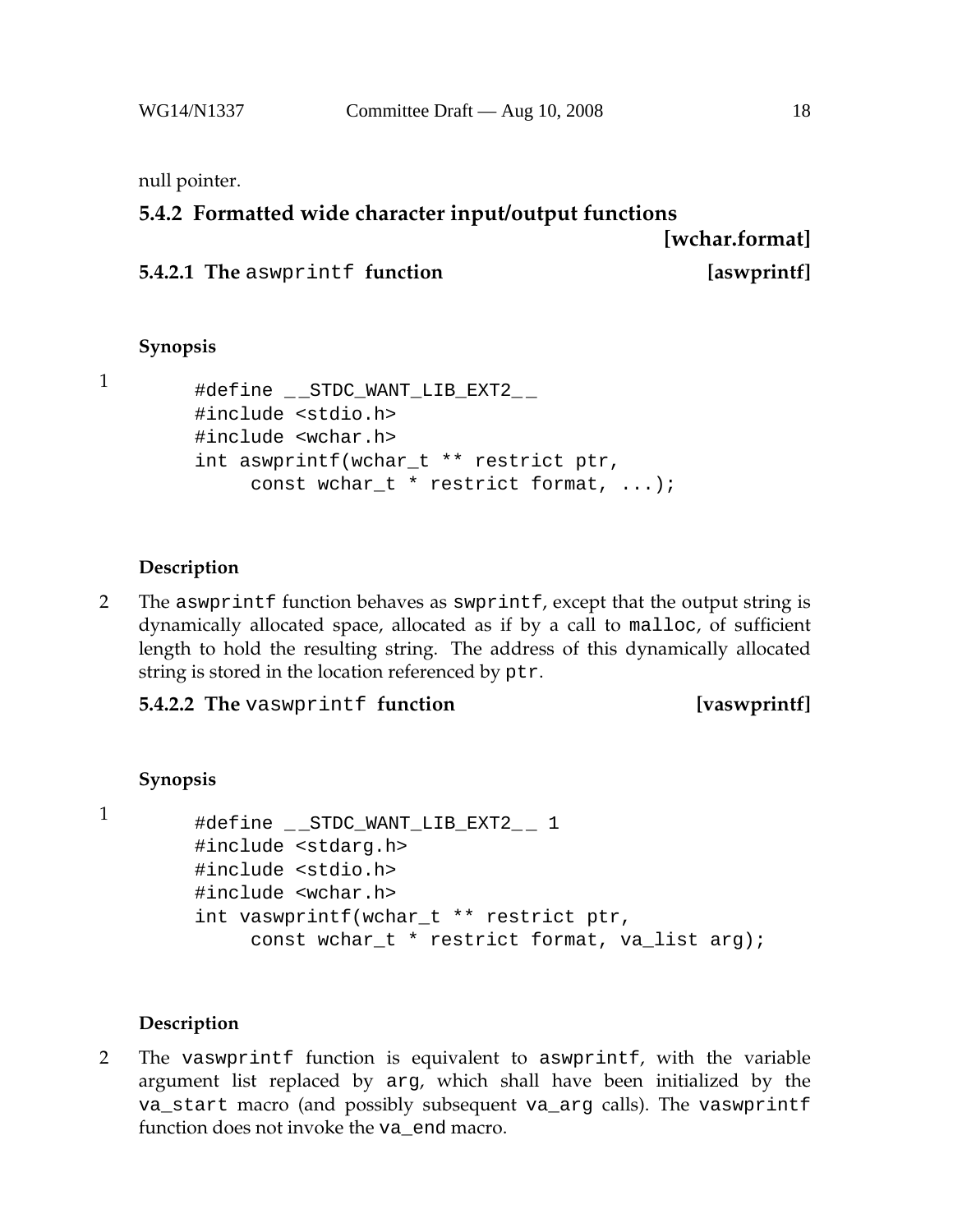### **5.4.2.3 The** fwscanf **function** [**fwscanf**]

#### **Description**

- 1 In addition to the requirements
- 2 This interface is derived from POSIX. Any conflict between the requirements described here and POSIX is unintentional. This technical report defers to POSIX.
- 3 In addition to the requirements in ISO/IEC 9899:1999 clause 7.24.2.2, the fwscanf function shall support the following requirements for conversion specifications.
- 4 For the string conversion specifiers c, s and [, there may be an optional *assignment-allocation* character, m, that appears in the sequence of characters that follow the % after any field width and before any length modifier. In this case, the receiving argument should be of type char  $**$ , or wchar  $_t$  \*\* if the length modifier is l, and shall receive a pointer to a dynamically allocated buffer, allocated as if by a call to malloc, that contains the converted string. If the l length modifier is not specified, the corresponding argument should be of type char \*\*, and shall receive a pointer to a dynamically allocated buffer containing characters from the input field, converted as if by repeated calls to the wcrtomb function, with the conversion state described by an mbstate\_t object initialized to zero before the first wide character is converted.
- 5 In either case, the string shall always be null terminated. If there was insufficient memory to allocate a buffer, the receiving argument shall receive a pointer to a null value.
- 6 If fwscanf returns EOF, any memory successfully allocated for parameters using the assignment-allocation character m for this call shall be freed.

| 5.4.3 Wide character input/output functions | [wchar.char] |
|---------------------------------------------|--------------|
| 5.4.3.1 The getwdelim function              | [getwdelim]  |

**Synopsis**

```
#define __STDC_WANT_LIB_EXT2__ 1
#include <stdio.h>
ssize_t getwdelim(wchar_t ** restrict lineptr,
     size t * restrict n,
    wint_t delimiter, FILE * stream);
```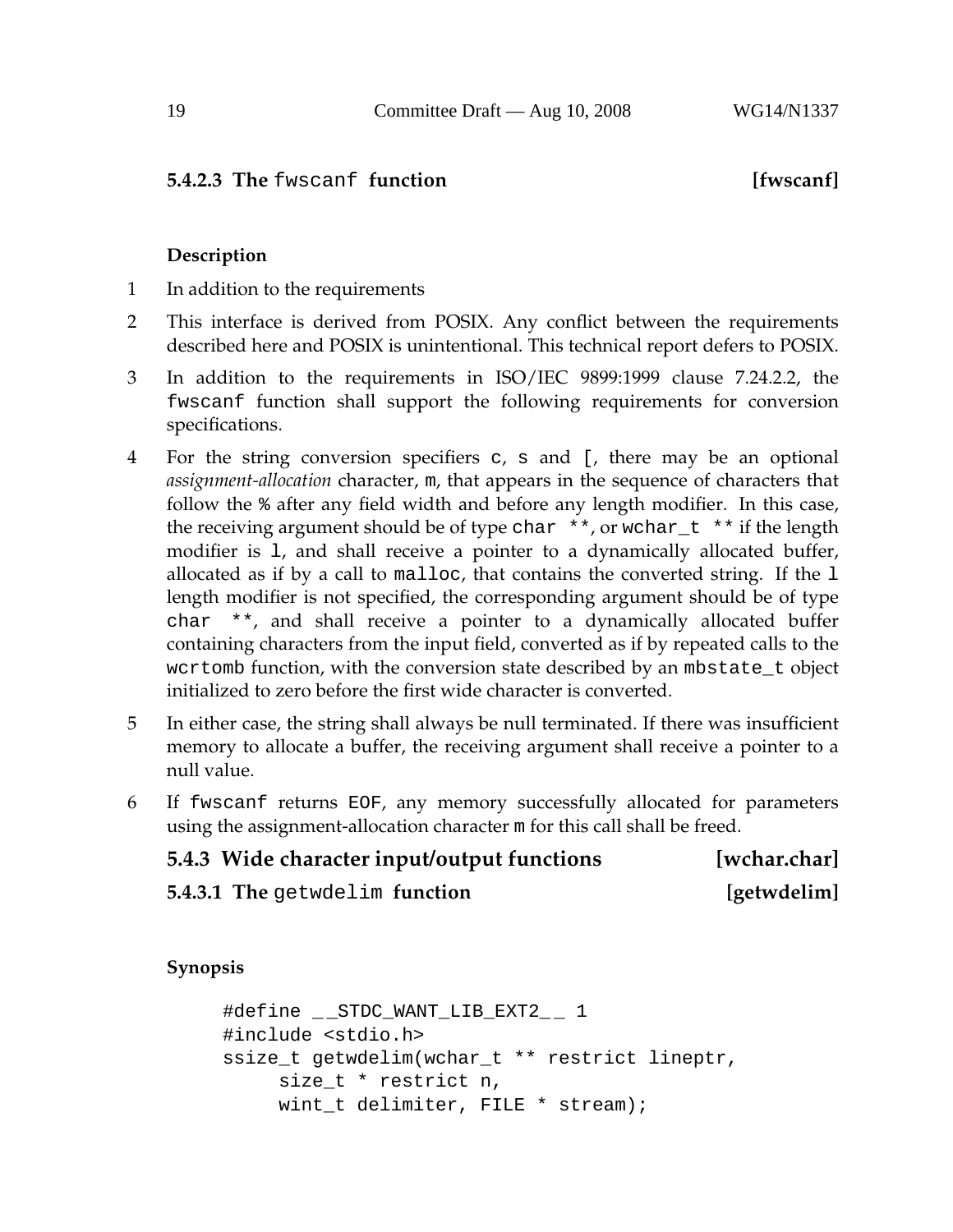#### **Description**

- 1 The getwdelim function shall read from *stream* until it encounters a wide character matching the delimiter character. The argument delimiter shall specify the character that terminates the read process.
- 2 The delimiter argument is a wint\_t, the value of which should be a wide character representable as an wchar\_t or equal value to the macro WEOF. If the delimiter argument has any other value, the behavior is undefined.
- 3 The value of \*lineptr should be a valid argument that could be passed to the free function. If \*n is nonzero, \*lineptr should point to an object containing at least \*n wide characters.
- 4 The size of the object pointed to by \*lineptr shall be increased to fit the incoming line, if it isn't already large enough. The wide characters read shall be stored in the string pointed to by the argument  $\verb|lineptr|.^6\rangle$

#### **Returns**

5 Upon successful completion the getwdelim function shall return the number of wide characters written into the buffer, including the delimiter character if one was encountered before end of file. Otherwise it shall return −1.

#### **5.4.3.2 The** getwline **function contained** [getwline]

#### **Synopsis**

1

```
#define STDC WANT LIB EXT2 1
#include <stdio.h>
ssize_t getwline(wchar_t ** lineptr, size_t * n,
    FILE * stream);
```
#### **Description**

2 The getwline function shall be equivalent to the getwdelim function with the delimiter character equal to the wide newline character.

<sup>6)</sup> Setting \*lineptr to a null pointer and \*n to zero are allowed and a recommended way to start parsing a file.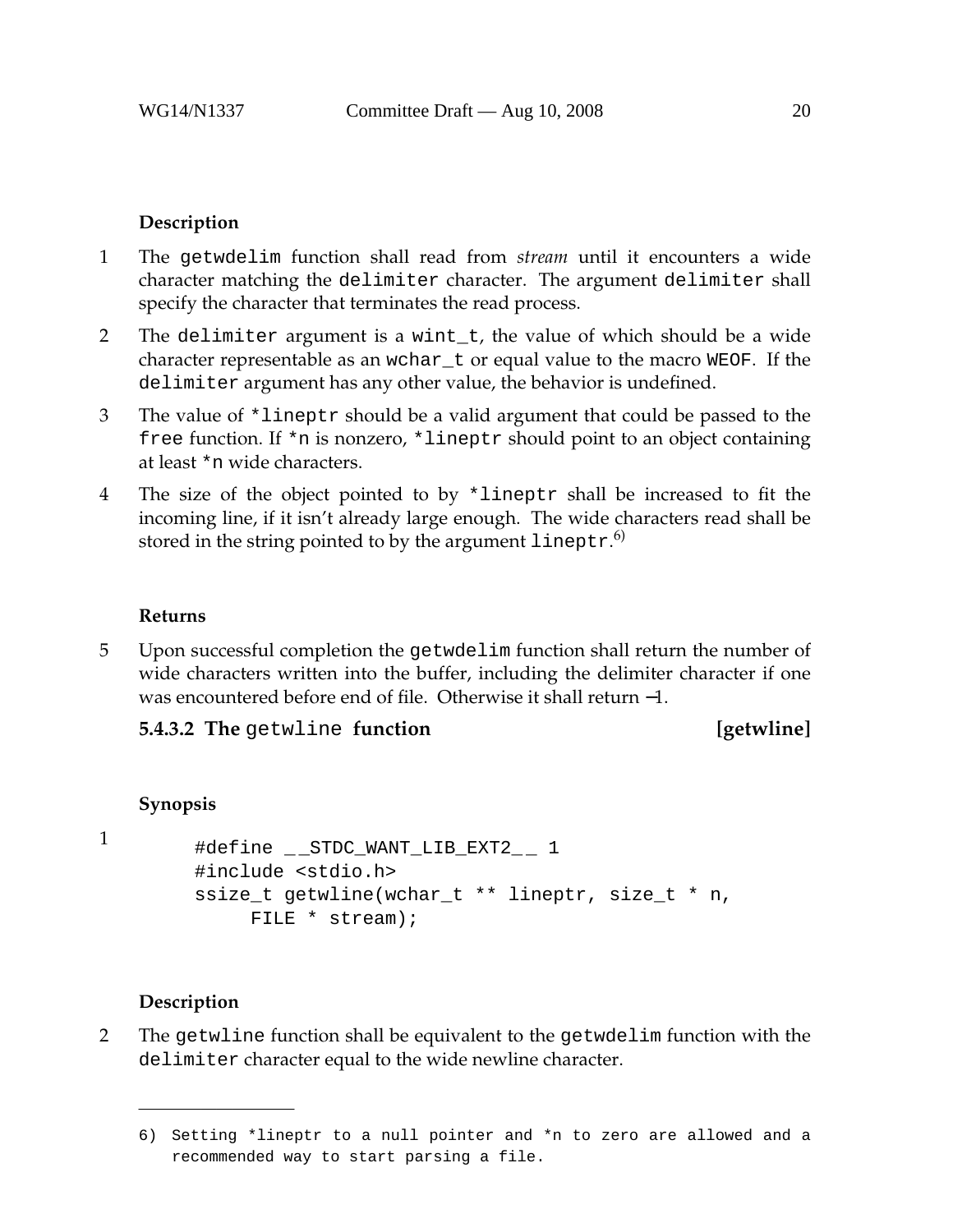## **Annex A**

## (informative)

# **Comparison Of Library Methods A.5 Introduction**

1 This annex presents a small program to illustrate the differences between the approaches of ISO/IEC 9899:1999, the bounds checking functions presented in Part 1 of this Technical Report, and the allocating functions of this part of this Technical Report.

### **A.5.1 Standard C**

1 This example uses only interfaces present in ISO/IEC 9899:1999.

```
#include <stdio.h>
#include <stdlib.h>
void
get_y_or_n(void)
{
     char response[8];
     printf("Continue? [y] n: ");
     gets(response);
     if (response[0] == 'n')exit(0);return;
}
```
2 This program has undefined behavior if more than 8 characters are entered at the prompt.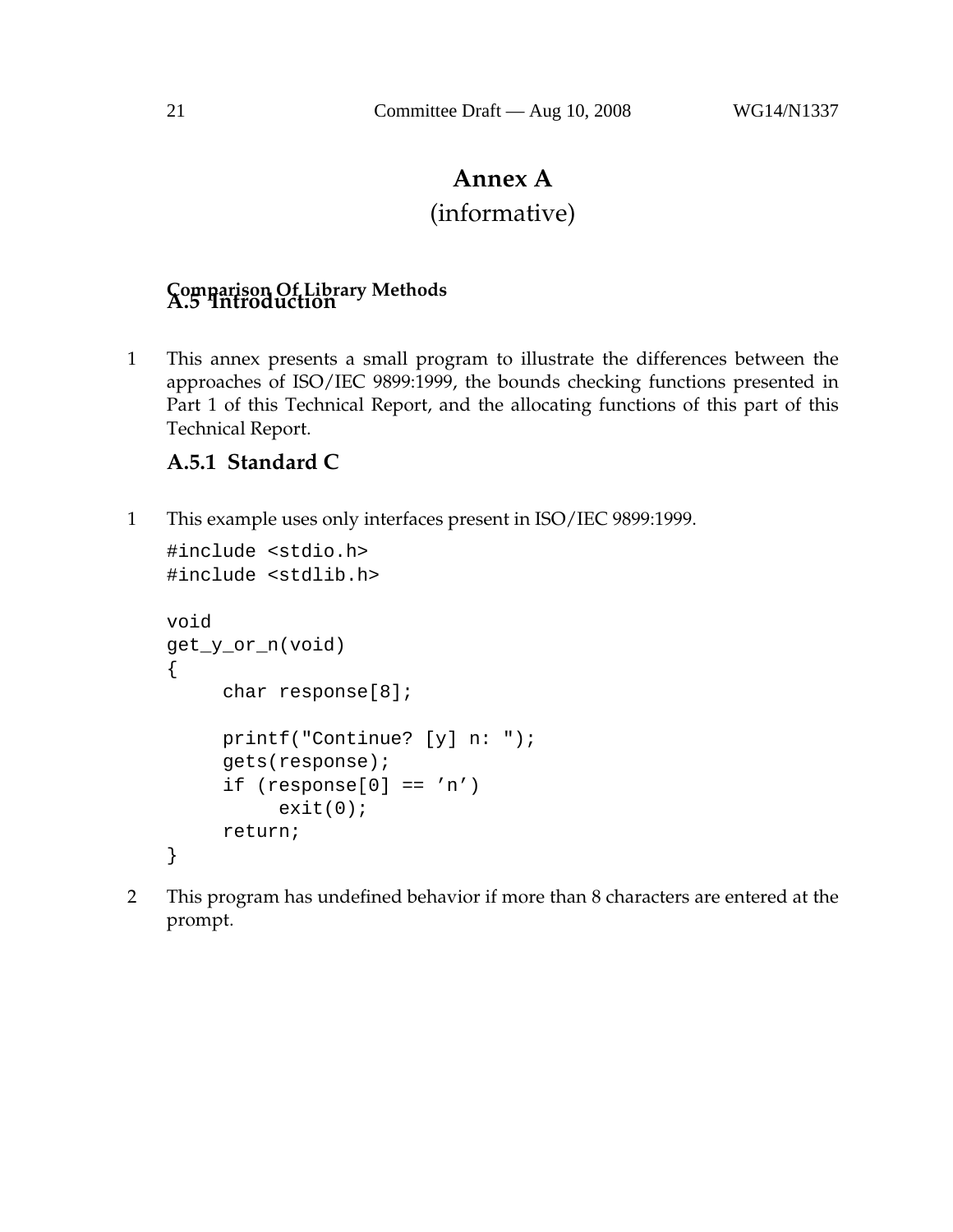## **A.5.2 Bounds Checking**

1 This example uses the interfaces described in part 1 of this Technical Report.

```
#define __STDC_WANT_LIB_EXT1__ 1
#include <stdio.h>
#include <stdlib.h>
void
get_y_or_n(void)
{
     char response[8];
     size_t len = sizeof(response);
     printf("Continue? [y] n: ");
     gets_s(response, len);
     if (response[0] == 'n')exit(0);return;
}
```
- 2 This program is very similar to to the original ISO/IEC 9899:1999 example, except that the array bounds are checked. There is implementation defined behavior (typically abort) if more than 8 characters are input.
- 3 This program can be improved to remove the implementation defined behavior at the cost of additional complexity<sup>7)</sup>:

<sup>7)</sup> This program has implementation defined behavior in the presence of multiple threads; however, ISO/IEC 9899:1999 does not specify any behavior for multi-threaded programs.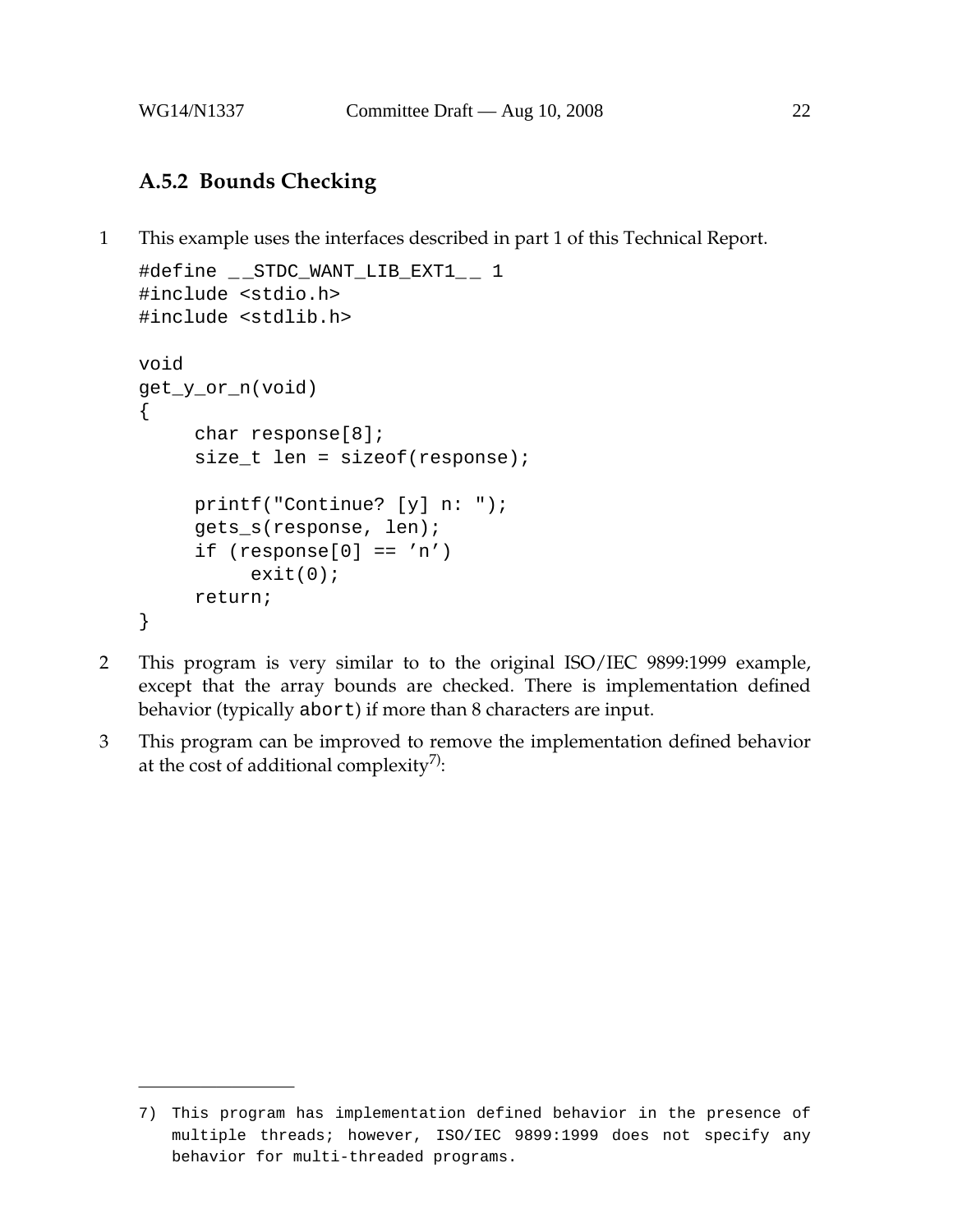```
#define __STDC_WANT_LIB_EXT1__ 1
#include <stdio.h>
#include <stdlib.h>
void
get_y_or_n(void)
{
     char response[8];
     size_t len = sizeof(response);
     constraint_handler_t oconstraint;
     oconstraint = set_constraint_handler_s(ignore_handler_s);
     printf("Continue? [y] n: ");
     if((gets_s(response, len) == NULL) || (response[0] == 'n')) {
          (void) set_constraint_handler_s(oconstraint);
          exit(0);}
     (void) set_constraint_handler_s(oconstraint);
     return;
}
```
## **A.5.3 Dynamic Memory**

1 This program uses the interfaces decribed in this part of this Technical Report.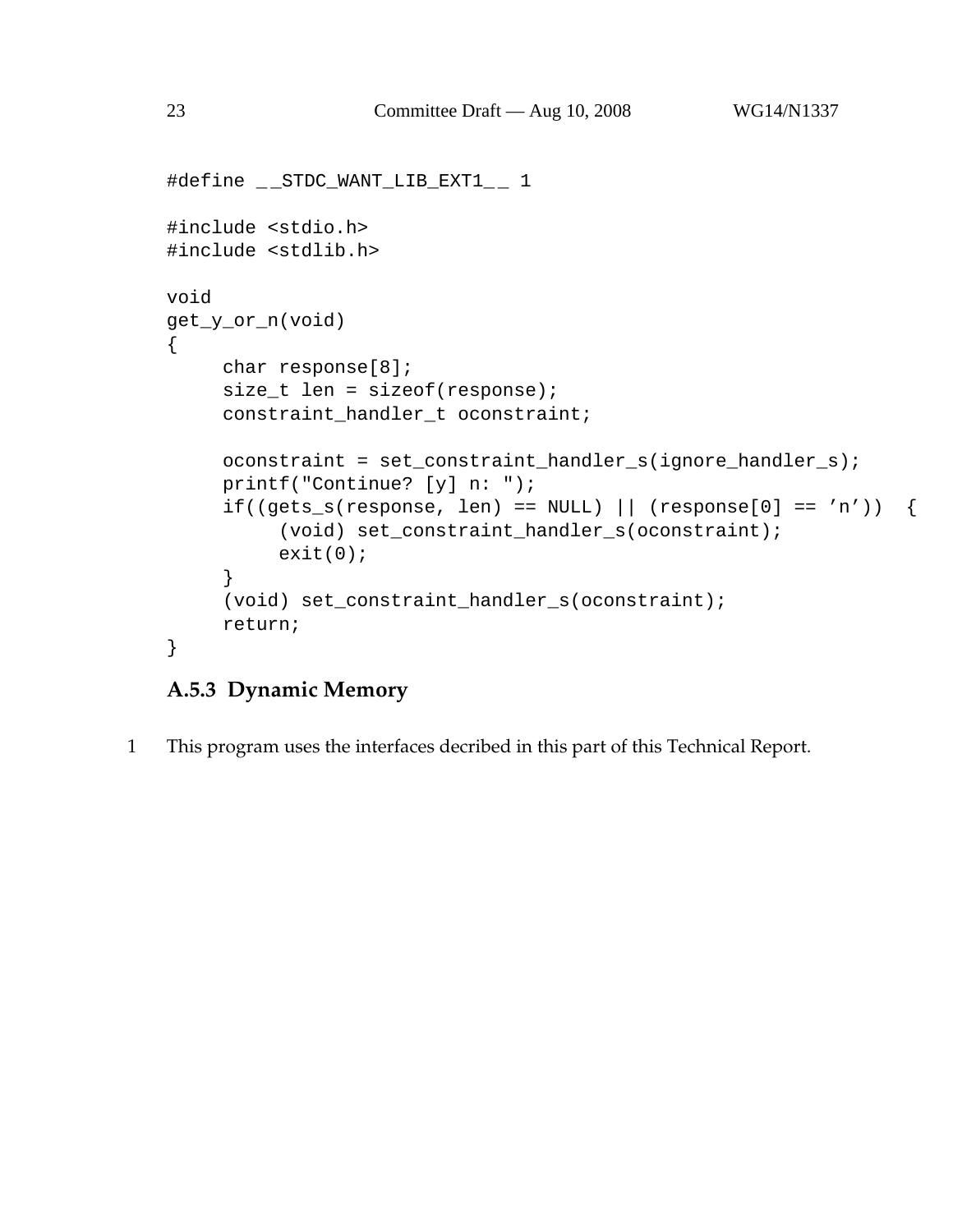```
#define __STDC_WANT_LIB_EXT2__ 1
#include <stdio.h>
#include <stdlib.h>
void
get_y_or_n(void)
{
     char *response = NULL;
     size_t len;
     printf("Continue? [y] n: ");
     if((getline(&response, &len, stdin) < 0) ||
        (len && response[0] == 'n')) {
          if(response)
               free(response);
          exit(0);}
     free(response);
     return;
}
```
2 This program has defined behavior for any input. This includes the assumption that an extremely long line that exhausts all available memory to hold it should be treated as if it were a "no" response. While it requires calls to free to release any allocated memory, it is almost as simple as the original ISO/IEC 9899:1999 example.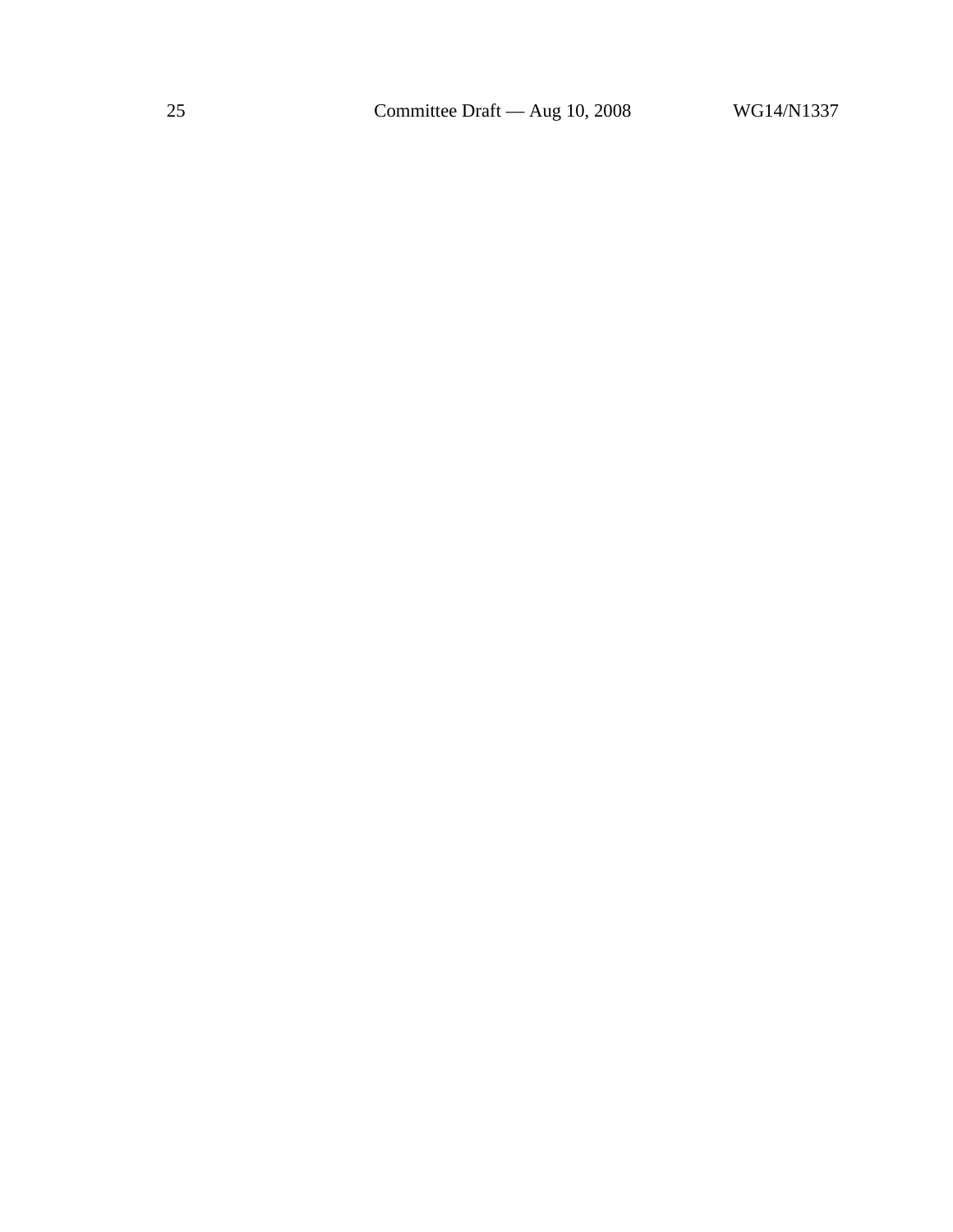### **Index**

<stdio.h> header, **5.2** <string.h> header, **5.3** <wchar.h> header, **5.4** \_ \_STDC\_ALLOC\_LIB\_ \_ macro, **4** \_ \_STDC\_WANT\_LIB\_EXT2\_ \_ macro, **5.1.1** function, **5.2.3.2**, **5.4.2.2** asprintf function, **5.2.3.1** aswprintf function, **5.4.2.1** buffer operations, **5.2.2**, **5.4.1** character input/output functions, **5.2.4** copying functions string, **5.3.1** end-of-file macro, *see* EOF macro file formatted IO, **5.2.3**, 5.4.2 fmemopen function, **5.2.2.1** formatted input/output functions, 5.2.3 wide character, **5.4.2** fscanf function, **5.2.3.3** fwscanf function, **5.4.2.3** getdelim function, **5.2.4.1** getline function, **5.2.4.2** getwdelim function, **5.4.3.1**

header, *see also* standard headers

getwline function, **5.4.3.2**

identifier reserved, **5.1.2** input/output functions character, **5.2.4** formatted wide character, **5.4.2** wide character formatted, **5.4.2** input/output header, **5.2** ISO/IEC 10646, 2.1 ISO/IEC 23360, 2.1, 2.2 ISO/IEC 2382−1, 2.1 ISO/IEC 646, 2.1

ISO/IEC 9899, 2.1, 3, 5.1.2 ISO/IEC 9899Cor 1, 2.1 ISO/IEC 9899Cor 2, 2.1 ISO/IEC 9945, 2.1, 2.2 ISO/IEC 9945−1, **3** *italic type* convention, **3** library, **5** LSB, 2.2 macro name predefined, **4** memory buffers, 5.2.1 memory streams, 5.2.1 open\_memstream function, **5.2.2.2** open\_wmemstream, **5.4.1.1** open\_wmemstream function, **5.4.1.1** operations on buffers, 5.2.2 operations on wide character buffers, 5.4.1 POSIX, 2.2 predefined macro names, **4** reserved identifiers, **5.1.2** standard headers <stdio.h>, **5.2** <string.h>, **5.3** <wchar.h>, **5.4** stdio.h header, **5.2** strdup function, **5.3.1.1** streams, 5.2.1 string copying functions, **5.3.1** string handling header, **5.3** string.h header, **5.3** strndup function, **5.3.1.2** symbols, **3** terms, **3** wchar.h header, **5.4** wide character formatted input/output functions, **5.4.2** operations on buffers, **5.4.1**